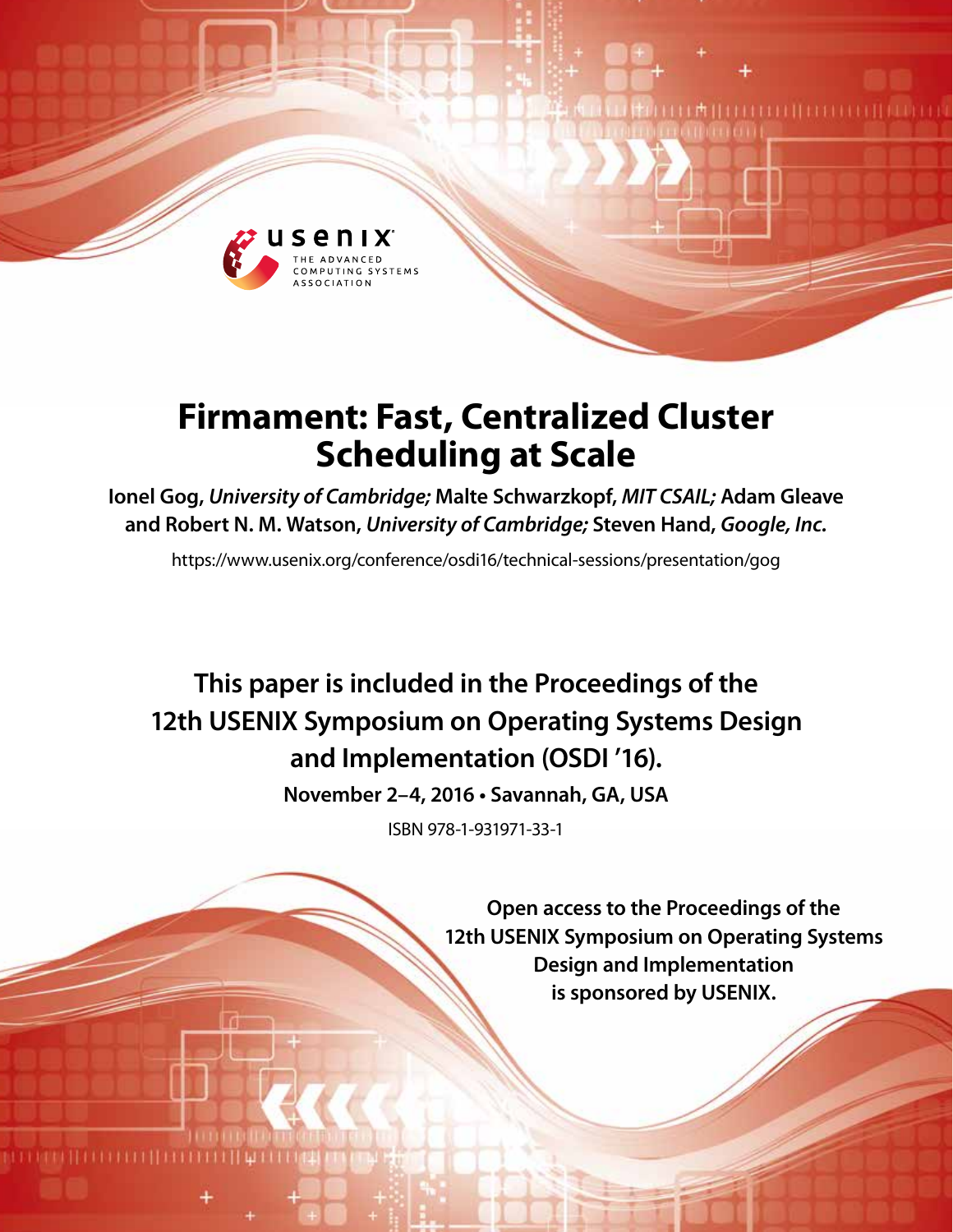# Firmament: fast, centralized cluster scheduling at scale

Ionel Gog† Malte Schwarzkopf‡ Adam Gleave† Robert N. M. Watson† Steven Hand<sup>∗</sup> † *University of Cambridge Computer Laboratory* ‡ *MIT CSAIL* <sup>∗</sup> *Google, Inc.*

## Abstract

Centralized datacenter schedulers can make high-quality placement decisions when scheduling tasks in a cluster. Today, however, high-quality placements come at the cost of high latency at scale, which degrades response time for interactive tasks and reduces cluster utilization.

This paper describes Firmament, a centralized scheduler that scales to over ten thousand machines at subsecond placement latency even though it continuously reschedules all tasks via a min-cost max-flow (MCMF) optimization. Firmament achieves low latency by using multiple MCMF algorithms, by solving the problem incrementally, and via problem-specific optimizations.

Experiments with a Google workload trace from a 12,500-machine cluster show that Firmament improves placement latency by  $20 \times$  over Quincy [22], a prior centralized scheduler using the same MCMF optimization. Moreover, even though Firmament is centralized, it matches the placement latency of distributed schedulers for workloads of short tasks. Finally, Firmament exceeds the placement quality of four widely-used centralized and distributed schedulers on a real-world cluster, and hence improves batch task response time by  $6\times$ .

# 1 Introduction

Many applications today run on large datacenter clusters [3]. These clusters are shared by applications of many organizations and users [6; 21; 35]. Users execute *jobs*, which each consist of one or more parallel *tasks*. The *cluster scheduler* decides how to place these tasks on cluster machines, where they are instantiated as processes, containers, or VMs.

Better task placements by the cluster scheduler lead to higher machine utilization [35], shorter batch job runtime, improved load balancing, more predictable application performance [12; 36], and increased fault tolerance [32]. Achieving high task *placement quality* is hard: it requires algorithmically complex optimization in multiple dimensions. This goal conflicts with the need for a low *placement latency*, the time it takes the scheduler to place a new task. A low placement latency is required both to meet user expectations and to avoid idle cluster resources while there are waiting tasks. Shorter batch task runtimes and increasing cluster scale make it difficult to meet both conflicting goals [9; 10; 13; 23; 29]. Current schedulers thus choose one to prioritize.

Three different cluster scheduler architectures exist today. First, *centralized* schedulers use elaborate algorithms to find high-quality placements [11; 12; 35], but have latencies of seconds or minutes [13; 32]. Second, *distributed* schedulers use simple algorithms that allow for high throughput, low latency parallel task placement at scale [13; 28; 29]. However, their uncoordinated decisions based on partial, stale state can result in poor placements. Third, *hybrid* schedulers split the workload across a centralized and a distributed component. They use sophisticated algorithms for long-running tasks, but rely on distributed placement for short tasks [9; 10; 23].

In this paper, we show that a centralized scheduler based on sophisticated algorithms can be fast and scalable for both current and future workloads. We built Firmament, a centralized scheduler that meets three goals:

- 1. to maintain the same high placement quality as an existing centralized scheduler (*viz.* Quincy [22]);
- 2. to achieve sub-second task placement latency for all workloads in the common case; and
- 3. to cope well with demanding situations such as cluster oversubscription or large incoming jobs.

Our key insight is that even centralized sophisticated algorithms for the scheduling problem can be fast (*i*) if they match the problem structure well, and (*ii*) if few changes to cluster state occur while the algorithm runs.

Firmament generalizes Quincy [22], which represents the scheduling problem as a min-cost max-flow (MCMF) optimization over a graph (§3) and continuously reschedules the entire workload. Quincy's original MCMF algorithm results in task placement latencies of minutes on a large cluster. Firmament, however, achieves placement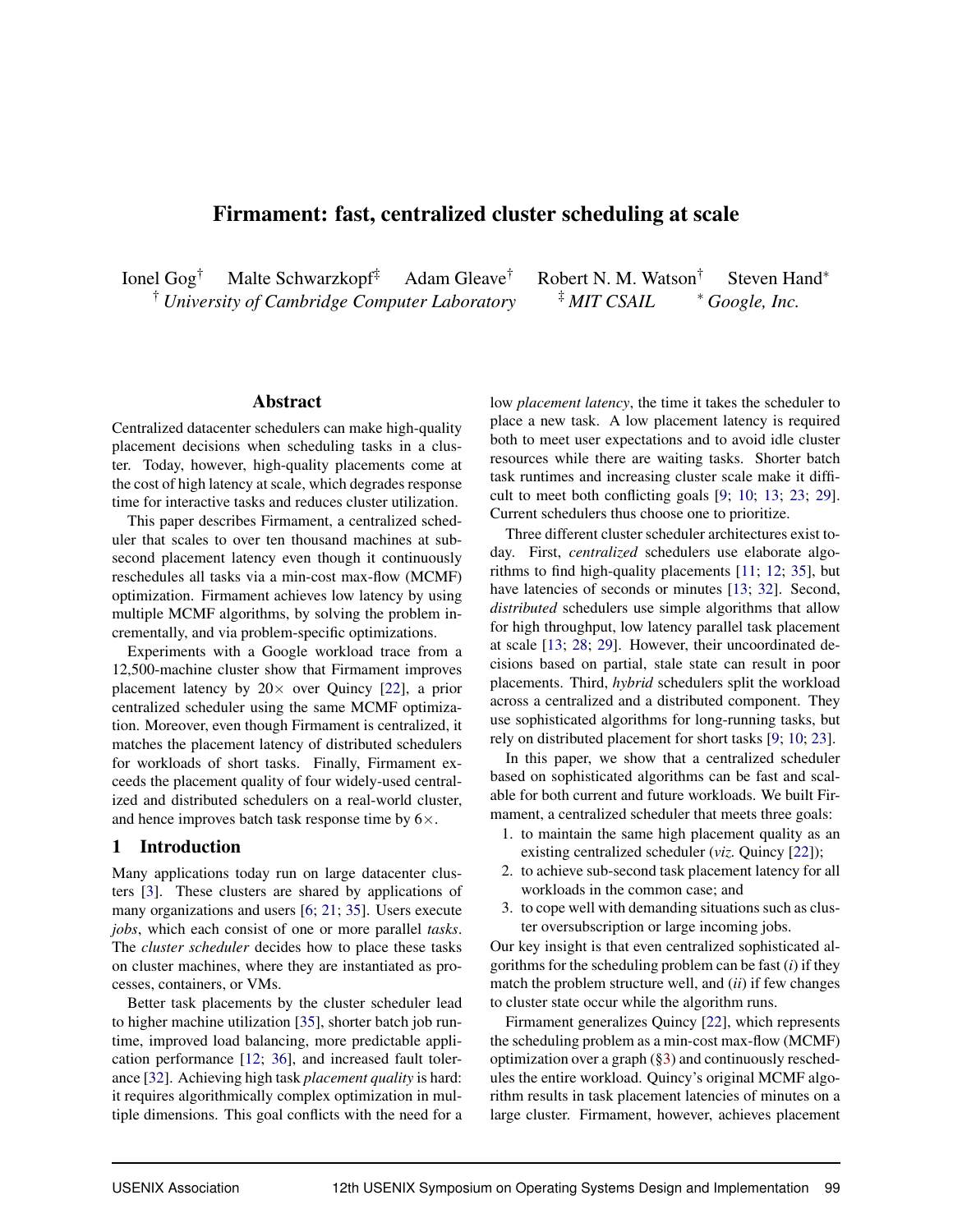latencies of hundreds of milliseconds in the common case and reaches the same placement quality as Quincy.

To achieve this, we studied several MCMF optimization algorithms and their performance (§4). Surprisingly, we found that *relaxation* [4], a seemingly inefficient MCMF algorithm, outperforms other algorithms on the graphs generated by the scheduling problem. However, relaxation can be slow in crucial edge cases, and we thus investigated three techniques to reduce Firmament's placement latency across different algorithms (§5):

- 1. Terminating the MCMF algorithms early to find *approximate solutions* generates unacceptably poor and volatile placements, and we reject the idea.
- 2. *Incremental re-optimization* improves the runtime of Quincy's original MCMF algorithm (cost scaling [17]), and makes it an acceptable fallback.
- 3. *Problem-specific heuristics* aid some MCMF algorithms to run faster on graphs of specific structure.

We combined these algorithmic insights with several implementation-level techniques to further reduce Firmament's placement latency (§6). Firmament runs two MCMF algorithms concurrently to avoid slowdown in edge cases; it implements an efficient graph update algorithm to handle cluster state changes; and it quickly extracts task placements from the computed optimal flow.

Our evaluation compares Firmament to existing distributed and centralized schedulers, both in simulation (using a Google workload trace) and on a local 40 machine cluster  $(\frac{6}{7})$ . In our experiments, we find that Firmament scales well: even with 12,500 machines and 150,000 live tasks eligible for rescheduling, Firmament makes sub-second placements. This task placement latency is comparable to those of distributed schedulers, even though Firmament is centralized. When scheduling workloads that consist *exclusively* of short, sub-second tasks, Firmament scales to over 1,000 machines, but suffers overheads for task runtimes below 5s at 10,000 machines. Yet, we find that Firmament copes well with realistic, mixed workloads that combine long-running services and short tasks even at this scale: Firmament keeps up with a  $250 \times$  accelerated Google workload. Finally, we show that Firmament's improved placement quality reduces short batch tasks' runtime by up to  $6\times$  compared to other schedulers on a real-world cluster.

Firmament is available as open-source software (§9).

# 2 Background

Cluster managers such as Mesos [21], YARN [34], Borg [35], and Kubernetes [14] automatically share and manage physical datacenter resources. Each one has a *scheduler*, which is responsible for placing tasks on machines. Figure 1 illustrates the lifecycle of a task in a cluster manager: after the user submits the task, it waits until the scheduler places it on a machine where it sub-



Figure 1: Task lifecycle phases, state transition events *(bottom)* and the time ranges used in this paper *(top)*.

sequently runs. The time between submission and task placement is the *task placement latency*, and to the total time between the task's submission and its completion is the *task response time*. 1 The time a task spends being actively scheduled is the scheduler's *algorithm runtime*.

For each task, the scheduling algorithm typically first performs a *feasibility check* to identify suitable machines, then *scores* them according to a preference order, and finally *places* the task on the best-scoring machine. Scoring, i.e., rating the different placement choices for a task, can be expensive. Google's Borg, for example, relies on several batching, caching, and approximation optimizations to keep scoring tractable [35, §3.4].

High placement quality increases cluster utilization and avoids performance degradation due to overcommit. Poor placement quality, by contrast, increases task response time (for batch tasks), or decreases applicationlevel performance (for long-running services).

#### 2.1 Task-by-task placement

Most cluster schedulers, whether centralized or distributed, are *queue-based* and process one task at a time (per scheduler). Figure 2a illustrates how such a queuebased scheduler processes a new task. The task first waits in a queue of unscheduled tasks until it is dequeued and processed by the scheduler. In a busy cluster, a task may spend substantial time enqueued. Some schedulers also have tasks wait in a per-machine "worker-side" queue [29], which allows for pipelined parallelism.

Task-by-task placement has the advantage of being amenable to uncoordinated, parallel decisions in distributed schedulers [9; 10; 13; 28]. On the other hand, processing one task at a time also has two crucial downsides: first, the scheduler commits to a placement early and restricts its choices for further waiting tasks, and second, there is limited opportunity to amortize work.

#### 2.2 Batching placement

Both downsides of task-by-task placement can be addressed by batching. Processing several tasks in a batch

<sup>&</sup>lt;sup>1</sup>Task response time is primarily meaningful for batch tasks; longrunning service tasks' response times are conceptually infinite, and in practice are determined by failures and operational decisions.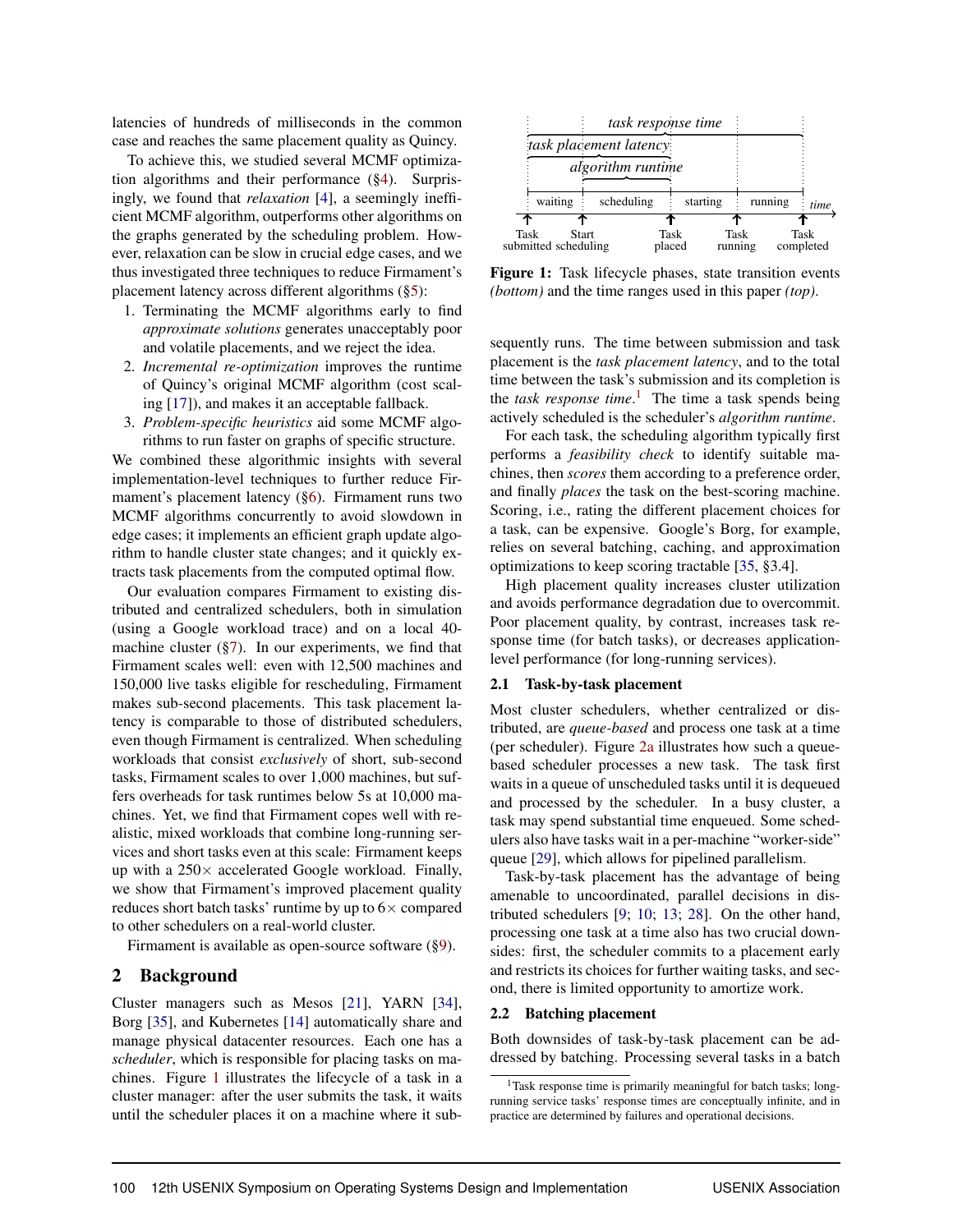

Figure 2: Tasks wait to be placed individually in queue-based schedulers (a), while flow-based schedulers (b) reschedule the whole workload in a long solver run, which makes it essential to minimize algorithm runtime at scale.



Cluster size [machines]

Figure 3: Quincy [22]'s approach scales poorly as cluster size grows. Simulation on subsets of the Google trace; boxes are  $25<sup>th</sup>$ ,  $50<sup>th</sup>$ , and  $75<sup>th</sup>$  percentile delays, whiskers  $1<sup>st</sup>$  and  $99<sup>th</sup>$ , and a star indicates the maximum.

allows the scheduler to jointly consider their placement, and thus to find the best trade-off for the whole batch. A natural extension of this idea is to reconsider the *entire* existing workload ("rescheduling"), and to preempt and migrate running tasks if prudent.

*Flow-based* scheduling, introduced by Quincy [22], is an efficient batching technique. Flow-based scheduling uses a placement mechanism – min-cost max-flow (MCMF) optimization – with an attractive property: it guarantees overall optimal task placements for a given scheduling policy. Figure 2b illustrates how it proceeds. If a change to cluster state happens (e.g., task submission), the scheduler updates an internal graph representation of the scheduling problem. It waits for any running optimization to finish, and then runs a MCMF solver on the graph. This yields an optimal flow from which the scheduler extracts the task assignments.

However, Figure 3 illustrates that Quincy, the current state-of-the-art flow-based scheduler, is too slow to meet our placement latency goal at scale. In this experiment, we replayed subsets of the public Google trace [30], which we augmented with locality preferences for batch



Figure 4: Firmament's scheduling policy modifies the flow network according to workload, cluster, and monitoring data; the network is passed to the MCMF solver, whose computed optimal flow yields task placements.

processing jobs<sup>2</sup> against our faithful reimplementation of Quincy's approach. We measured the scheduler algorithm runtime for clusters of increasing size with proportional workload growth. The algorithm runtime increases with scale, up to a median of 64s and a 99<sup>th</sup> percentile of 83s for the full Google cluster (12,500 machines). During this time, the scheduler must wait for the solver to finish, and cannot choose any placements for new tasks.

The goal of this paper is to build a flow-based scheduler that achieves equal placement quality to Quincy, but which does so at sub-second placement latency. As our experiment illustrates, we must achieve at least an orderof-magnitude speedup over Quincy to meet this goal.

# 3 Firmament approach

We chose to develop Firmament as a flow-based scheduler for three reasons. First, flow-based scheduling considers the entire workload, allowing us to support rescheduling and priority preemption. Second, flowbased scheduling achieves high placement quality and, consequently, low task response times [22, §6]. Third, as a batching approach, flow-based scheduling amortizes work well over many tasks and placement decisions, and hence achieves high task throughput – albeit at a high placement latency that we aim to improve.

<sup>&</sup>lt;sup>2</sup>Details of our simulation are in §7; in the steady-state, the 12,500machine cluster runs about 150,000 tasks comprising about 1,800 jobs.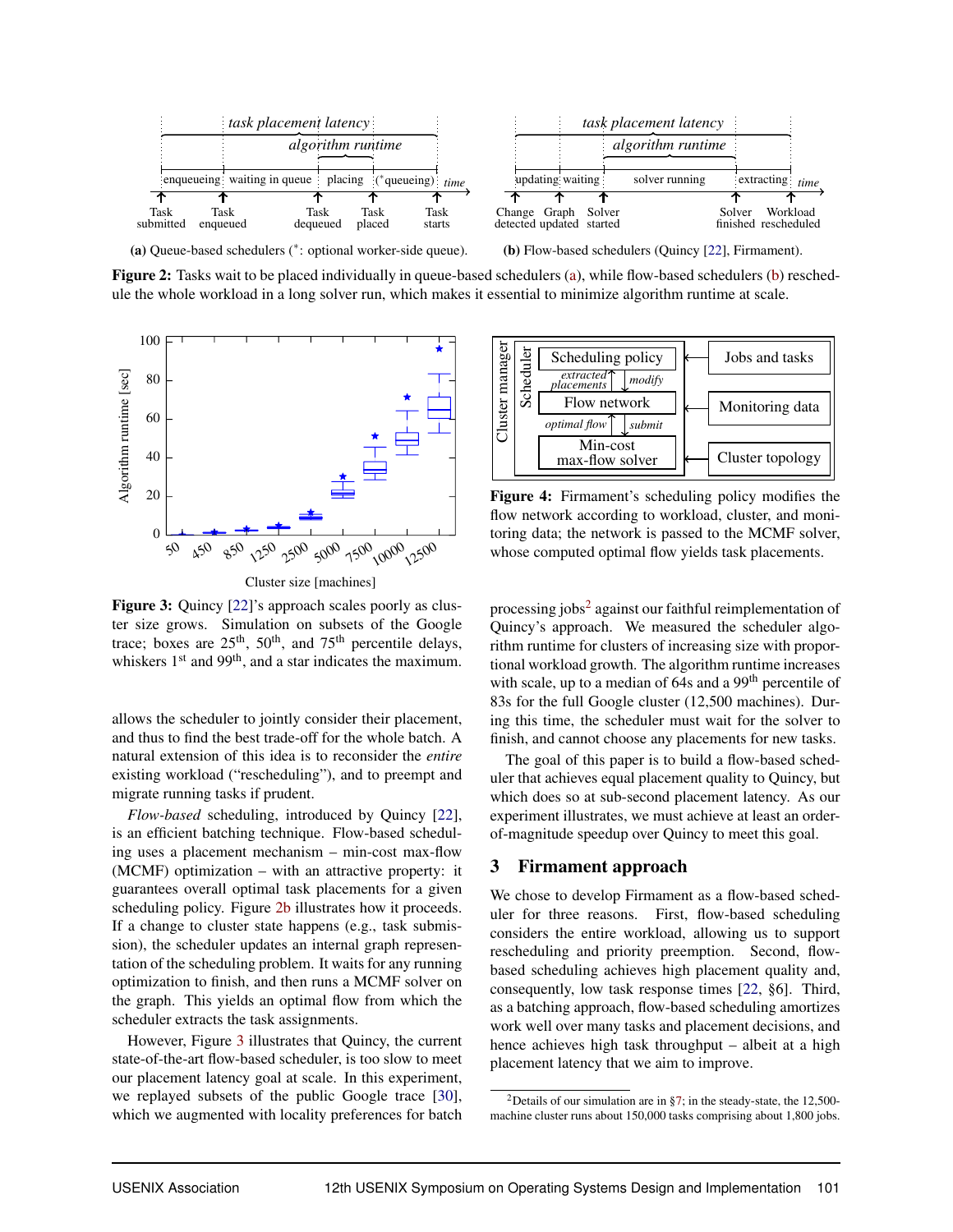

Figure 5: Example flow network for a four-machine cluster with two jobs of three and two tasks. All tasks except  $T_{0,1}$  are scheduled on machines. Arc labels show non-zero costs, and all arcs have unit capacity apart from those between unscheduled aggregators and the sink. The red arcs carry flow and form the min-cost solution.

#### 3.1 Architecture

Figure 4 gives an overview of the Firmament scheduler architecture. Firmament, like Quincy, models the scheduling problem as a min-cost max-flow (MCMF) optimization over a *flow network*. The flow network is a directed graph whose structure is defined by the *scheduling policy*. In response to events and monitoring information, the flow network is modified according to the scheduling policy, and submitted to an *MCMF solver* to find an optimal (i.e., min-cost) flow. Once the solver completes, it returns the optimal flow, from which Firmament extracts the implied task placements. In the following, we first explain the basic structure of the flow network, and then discuss how to make the solver fast.

### 3.2 Flow network structure

A flow network is a directed graph whose arcs carry *flow* from source nodes to a sink node. A *cost* and *capacity* associated with each arc constrain the flow, and specify preferential routes for it.

Figure 5 shows an example of a flow network that expresses a simple cluster scheduling problem. Each task node  $\mathbf{T}_{j,i}$  on the left hand side, representing the  $i^{\text{th}}$  task of job *j*, is a source of one unit of flow. All such flow must be drained into the sink node (S) for a feasible solution to the optimization problem. To reach  $S$ , flow from  $T_{j,i}$  can proceed through a machine node (M*m*), which schedules the task on machine *m* (e.g.,  $T_{0.2}$  on  $M_1$ ). Alternatively, the flow may proceed to the sink through an unscheduled aggregator node  $(U_j$  for job *j*), which leaves the task unscheduled (as with  $T_{0,1}$ ) or preempts it if running.

In the example, a task's placement preferences are expressed as costs on direct arcs to machines. The cost to leave the task unscheduled, or to preempt it when running, is the cost on its arc to the unscheduled aggregator (e.g., 7 for  $T_{1,1}$ ). Given this flow network, an MCMF solver finds a globally optimal (i.e., minimum-cost) flow (shown in red in Figure 5). This optimal flow expresses the best trade-off between the tasks' unscheduled costs and their placement preferences. Task placements are extracted by tracing flow from the machines back to tasks.

In our example, tasks had only direct arcs to machines. The solver finds the best solution if every task has an arc to each machine scored according to the scheduling policy, but this requires thousands of arcs per task on a large cluster. Policy-defined *aggregator* nodes, similar to the unscheduled aggregators, reduce the number of arcs required to express a scheduling policy. Such aggregators group, e.g., machines in a rack, tasks with similar resource needs, or machines with similar capabilities. With aggregators, the cost of a task placement is the sum of all costs on the path from the task node to the sink.

## 3.3 Scheduling policies

Firmament generalizes flow-based scheduling over the single, batch-oriented policy proposed by Quincy. Cluster administrators use a policy API to configure Firmament's scheduling policy, which may incorporate e.g., multi-dimensional resources, fairness, and priority preemption [31, Ch. 6–7]. This paper focuses on Firmament's scalability, and we therefore use only three simplified, illustrative policies explained in the following: (*i*) a simple load-spreading policy, (*ii*) Quincy's slot-based, locality-oriented policy, and (*iii*) a network-aware policy that avoids overloading machines' network connections.

Load-spreading policy. Figure 6a shows a trivial use of an aggregator: all tasks have arcs to a cluster-wide aggregator  $(X)$ . The cost on the outgoing arc from X to each machine node is proportional to the number of tasks already running on the machine (e.g., one task on  $M_3$ ). The effect is that the number of tasks on a machine only increases once all other machines have at least as many tasks (as e.g., in Docker SwarmKit). This policy neither requires or nor uses the full sophistication of flow-based scheduling. We use it to highlight specific edge cases in MCMF algorithms (see §4.3).

Quincy policy. Figure 6b depicts Quincy's original locality-oriented policy [22, §4.2], which uses rack aggregators  $(\mathbf{R}_r)$  and a cluster aggregator  $(\mathbf{X})$  to express data locality for batch jobs. Tasks have low-cost *preference arcs* to machines and racks on which they have local data, but fall back to scheduling via the cluster aggregator if their preferences are unavailable (e.g.,  $T_{0,2}$ ). This policy is suitable for batch jobs, and optimizes for a tradeoff between data locality, task wait time, and preemption cost. We use it to illustrate MCMF algorithm performance and for head-to-head comparison with Quincy.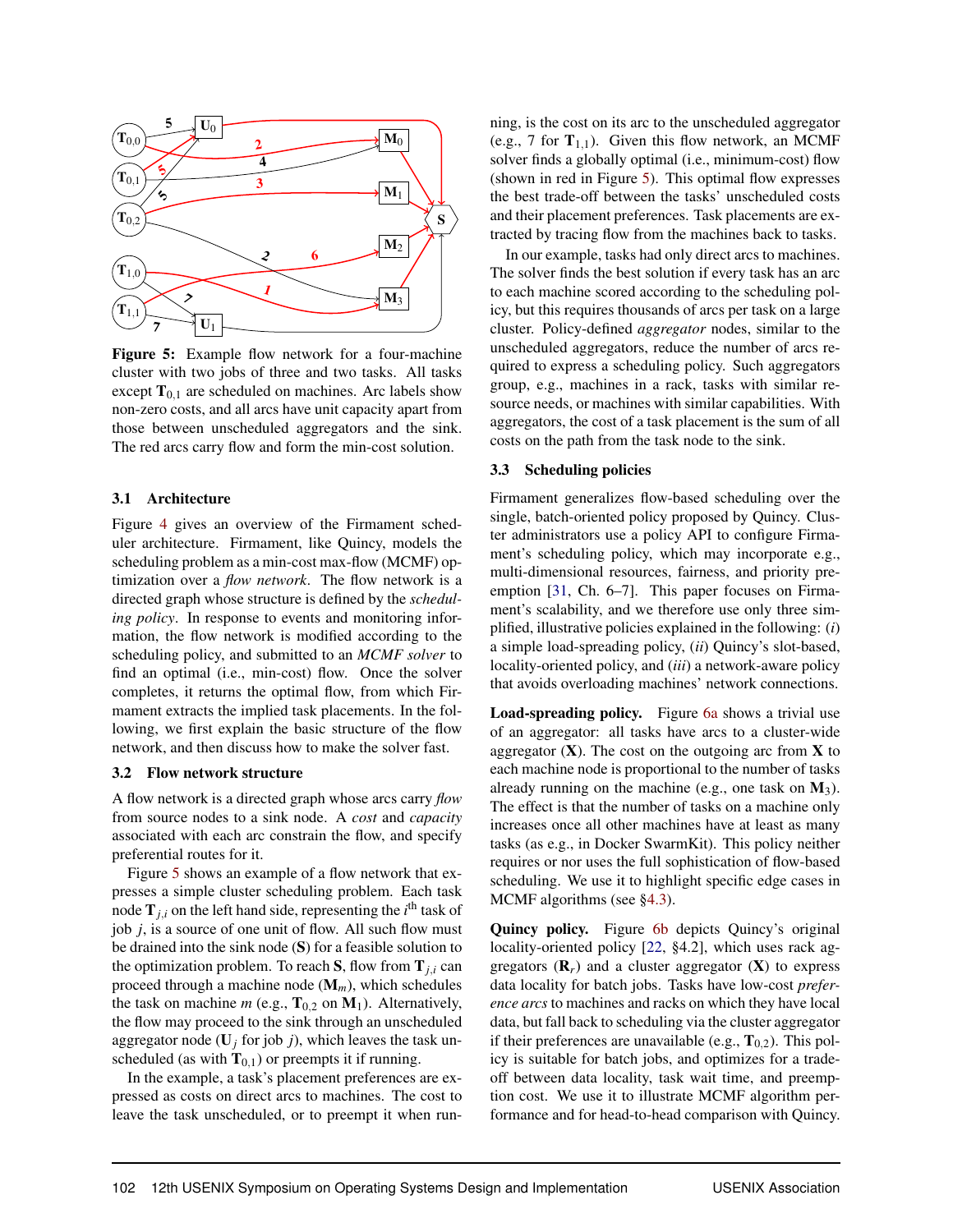

(a) Load-spreading policy with a single cluster aggregator  $(X)$  and costs proprtional to number of tasks per machine.

(b) Quincy policy with cluster (X) and rack  $(R)$  aggregators, and data locality preference arcs (PA).

(c) Network-aware policy with request aggregators (RA) and dynamic arcs to machines with spare network bandwidth.

Figure 6: Different aggregators, arcs, and costs help Firmament express the scheduling policies used in this paper; costs are example values consistent with each policy. Firmament also supports other policies via an API [31, Ch. 6–7].

Network-aware policy. Figure 6c illustrates a policy which avoids overcommitting machines' network bandwidth (which degrades task response time). Each task connects to a request aggregator (RA) for its network bandwidth request. The RAs have one arc for each task that fits on each machine with sufficient spare bandwidth (e.g.,  $650$  MB/s of 1.25 GB/s on  $M_2$ 's 10G link). These arcs are dynamically adapted as the observed bandwidth use changes. Costs on the arcs to machines are the sum of the request and the currently used bandwidth, which incentivizes balanced utilization. We use this policy to illustrate Firmament's potential to make high-quality decisions, but a production policy would be more complex and extend it with a priority notion and additional resource dimensions (e.g., CPU/RAM) [31, §7.3].

## 4 Min-cost max-flow algorithms

A flow-based scheduler can use any MCMF algorithm, but some algorithms are better suited to the scheduling problem than others. In this section, we explain the MCMF algorithms that we implemented for Firmament, compare them empirically, and explain their sometimes unexpected performance.

A min-cost max-flow algorithm takes a directed flow network  $G = (N, A)$  as input. Each arc  $(i, j) \in A$  has a cost  $c_{ij}$  and a maximum capacity  $u_{ij}$ . Each node  $i \in N$ also has an associated supply  $b(i)$ ; nodes with positive supply are *sources*, those with negative supply are *sinks*.

Informally, MCMF algorithms must optimally route the flow from all sources (e.g., task nodes  $\mathbf{T}_{i,j}$ ) to sinks (e.g., the sink node S) without exceeding the capacity constraint on any arc. To understand the differences between MCMF algorithms, we need a slightly more formal definition: the goal is to find a flow *f* that minimizes Eq. 1, while respecting the flow *feasibility constraints* of mass balance (Eq. 2) and capacity (Eq. 3):

Minimize 
$$
\sum_{(i,j)\in A} c_{ij} f_{ij}
$$
 subject to (1)

$$
\sum_{k:(j,k)\in A} f_{jk} - \sum_{i:(i,j)\in A} f_{ij} = b(j), \forall j \in N \tag{2}
$$

and 
$$
0 \le f_{ij} \le u_{ij}, \forall (i, j) \in A
$$
 (3)

Some algorithms use an equivalent definition of the flow network, the *residual network*. In the residual network, each arc  $(i, j) \in A$  with cost  $c_{ij}$  and maximum capacity  $u_{ij}$  is replaced by two arcs:  $(i, j)$  and  $(j, i)$ . Arc  $(i, j)$  has cost  $c_{ij}$  and a *residual capacity* of  $r_{ij} = u_{ij} - f_{ij}$ , while arc  $(j,i)$  has cost  $-c_{ij}$  and a residual capacity  $r_{ji} = f_{ij}$ . The feasibility constraints also apply in the residual network.

The *primal* minimization problem (Eq. 1) also has an associated *dual* problem, which some algorithms solve more efficiently. In the dual min-cost max-flow problem, each node  $i \in N$  has an associated dual variable  $\pi(i)$ called the *potential*. The potentials are adjusted in different, algorithm-specific ways to meet optimality conditions. Moreover, each arc has a *reduced cost* with respect to the node potentials, defined as:

$$
c_{ij}^{\pi} = c_{ij} - \pi(i) + \pi(j) \tag{4}
$$

A feasible flow is optimal if and only if at least one of three *optimality conditions* is met:

- 1. Negative cycle optimality: no directed negativecost cycles exist in the residual network.
- 2. Reduced cost optimality: there is a set of node potentials  $\pi$  such that there are no arcs in the residual network with negative reduced cost  $(c_{ij}^{\pi})$ .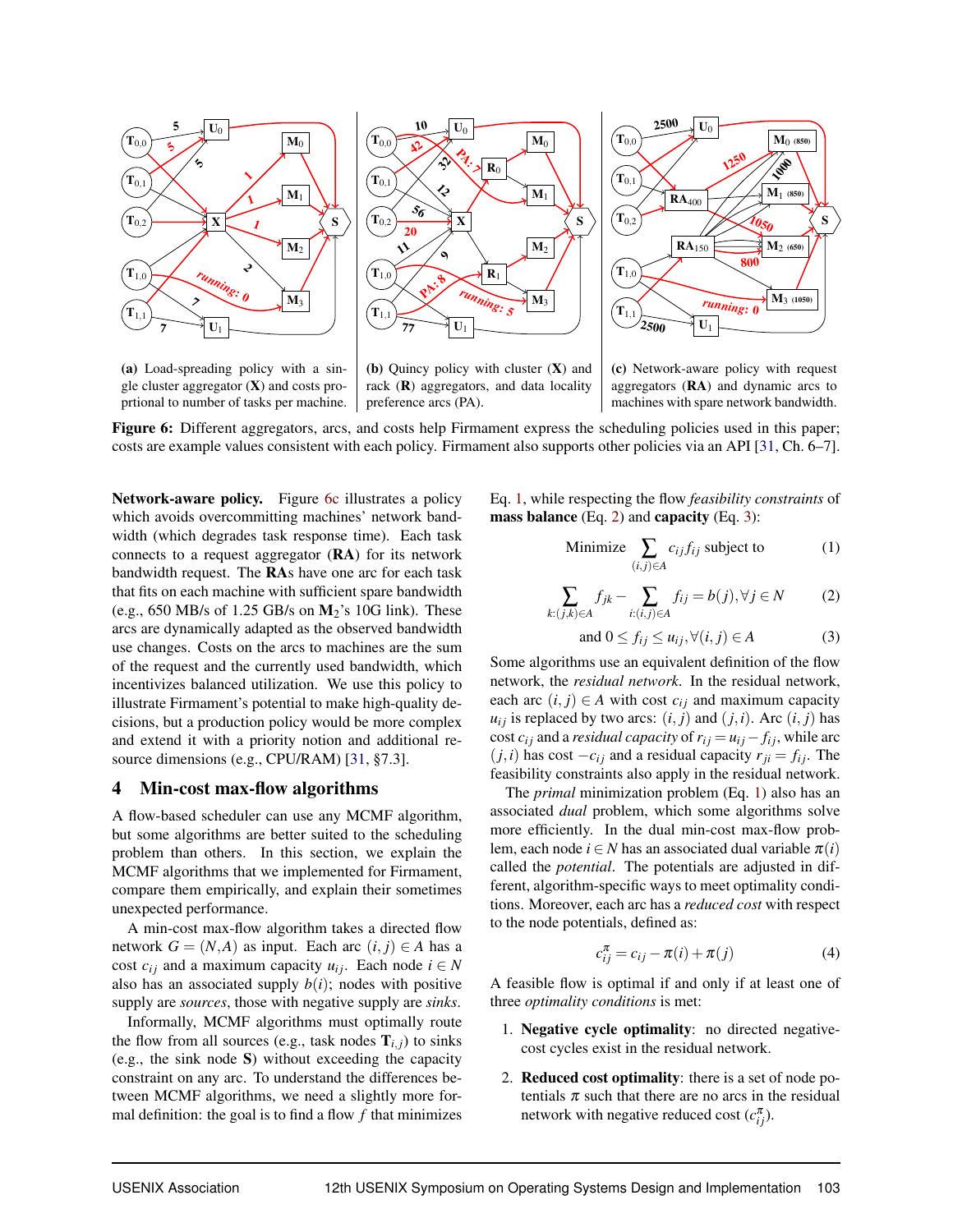| <b>Algorithm</b>         | <b>Worst-case complexity</b>                                                   |
|--------------------------|--------------------------------------------------------------------------------|
| Relaxation               |                                                                                |
| Cycle canceling          |                                                                                |
| Cost scaling             | $\begin{array}{l} \hline O(M^3CU^2) \ O(NM^2CU) \ O(N^2M\log(NC)) \end{array}$ |
| Successive shortest path | $O(N^2U \log(N))$                                                              |

Table 1: Worst-case time complexities for min-cost max-flow algorithms. *N* is the number of nodes, *M* the number of arcs, *C* the largest arc cost and *U* the largest arc capacity. In our problem,  $M > N > C > U$ .

3. Complementary slackness optimality: there is a set of node potentials  $\pi$  such that the flow on arcs with  $c_{ij}^{\pi} > 0$  is zero, and there are no arcs with both  $c_{ij}^{\pi}$  < 0 and available capacity.

Algorithms. The simplest MCMF algorithm is cycle canceling [25]. The algorithm first computes a maxflow solution, and then performs a series of iterations in which it augments flow along negative-cost directed cycles in the residual network. Pushing flow along such a cycle guarantees that the overall solution cost decreases. The algorithm finishes with an optimal solution once no negative-cost cycles remain (i.e., the negative cycle optimality condition is met). Cycle canceling always maintains feasibility and attempts to achieve optimality.

Unlike cycle canceling, the successive shortest path algorithm [2, p. 320] maintains reduced cost optimality at every step and tries to achieve feasibility. It repeatedly selects a source node (i.e.,  $b(i) > 0$ ) and sends flow from it to the sink along the shortest path.

The **relaxation** algorithm [4; 5], like successive shortest path, augments flow from source nodes along the shortest path to the sink. However, unlike successive shortest path, relaxation optimizes the dual problem by applying one of two changes when possible:

- 1. Keeping  $\pi$  unchanged, the algorithm modifies the flow,  $f$ , to  $f'$  such that  $f'$  still respects the reduced cost optimality condition and the total supply decreases (i.e., feasibility improves).
- 2. It modifies  $\pi$  to  $\pi'$  and  $f$  to  $f'$  such that  $f'$  is still a reduced cost-optimal solution and the cost of that solution decreases (i.e., total cost decreases).

This allows relaxation to decouple the improvements in feasibility from reductions in total cost. When relaxation can reduce cost or improve feasibility, it reduces cost.

Cost scaling [17–19] iterates to reduce cost while maintaining feasibility, and uses a relaxed complementary slackness condition called  $\varepsilon$ -optimality. A flow is  $\varepsilon$ optimal if the flow on arcs with  $c_{ij}^{\pi} > \varepsilon$  is zero and there are no arcs with  $c_{ij}^{\pi} < -\varepsilon$  on which flow can be sent. Initially,  $\varepsilon$  is equal to the maximum arc cost, but  $\varepsilon$  rapidly decreases as it is divided by a constant factor after every iteration that achieves  $\varepsilon$ -optimality. Cost scaling finishes



Figure 7: Average runtime for MCMF algorithms on

clusters of different sizes, subsampled from the Google trace. We use the Quincy policy and slot utilization is about 50%. Relaxation performs best, despite having the highest time complexity. [*N.B.:* log<sub>10</sub>-scale *y*-axis.]

when  $\frac{1}{n}$ -optimality is achieved, since this is equivalent to the complementary slackness optimality condition [17].

## 4.1 Algorithmic performance

Table 1 summarizes the worst-case complexities of the algorithms discussed. The complexities suggest that successive shortest path ought to work best, as long as  $U\log(N) < M\log(NC)$ , which is the case as  $U \ll M$  and  $C \geq 1$ . However, since MCMF algorithms are known to have variable runtimes depending on the input graph [15; 24; 26], we decided to directly measure performance.

## 4.2 Measured performance

As in the experiment in Figure 3, we subsample the Google trace and replay it for simulated clusters of different sizes. We use the Quincy scheduling policy for batch jobs and prioritize service jobs over batch ones. Figure 7 shows the average runtime for each MCMF algorithm considered. Even though it has the best worst-case time complexity, successive shortest path outperforms only cycle canceling, and even on a modest cluster of 1,250 machines its algorithm runtime exceeds 100 seconds.

Moreover, the relaxation algorithm, which has the highest worst-case time complexity, actually performs best in practice. It outperforms cost scaling (used in Quincy) by two orders of magnitude: on average, relaxation completes in under 200ms even on a cluster of 12,500 machines. One key reason for this perhaps surprising performance is that relaxation does minimal work when most scheduling choices are straightforward. This happens if the destinations for tasks' flow are uncontested, i.e., few new tasks have arcs to the same location and attempt to schedule there. In this situation, relaxation routes most of the flow in a single pass over the graph.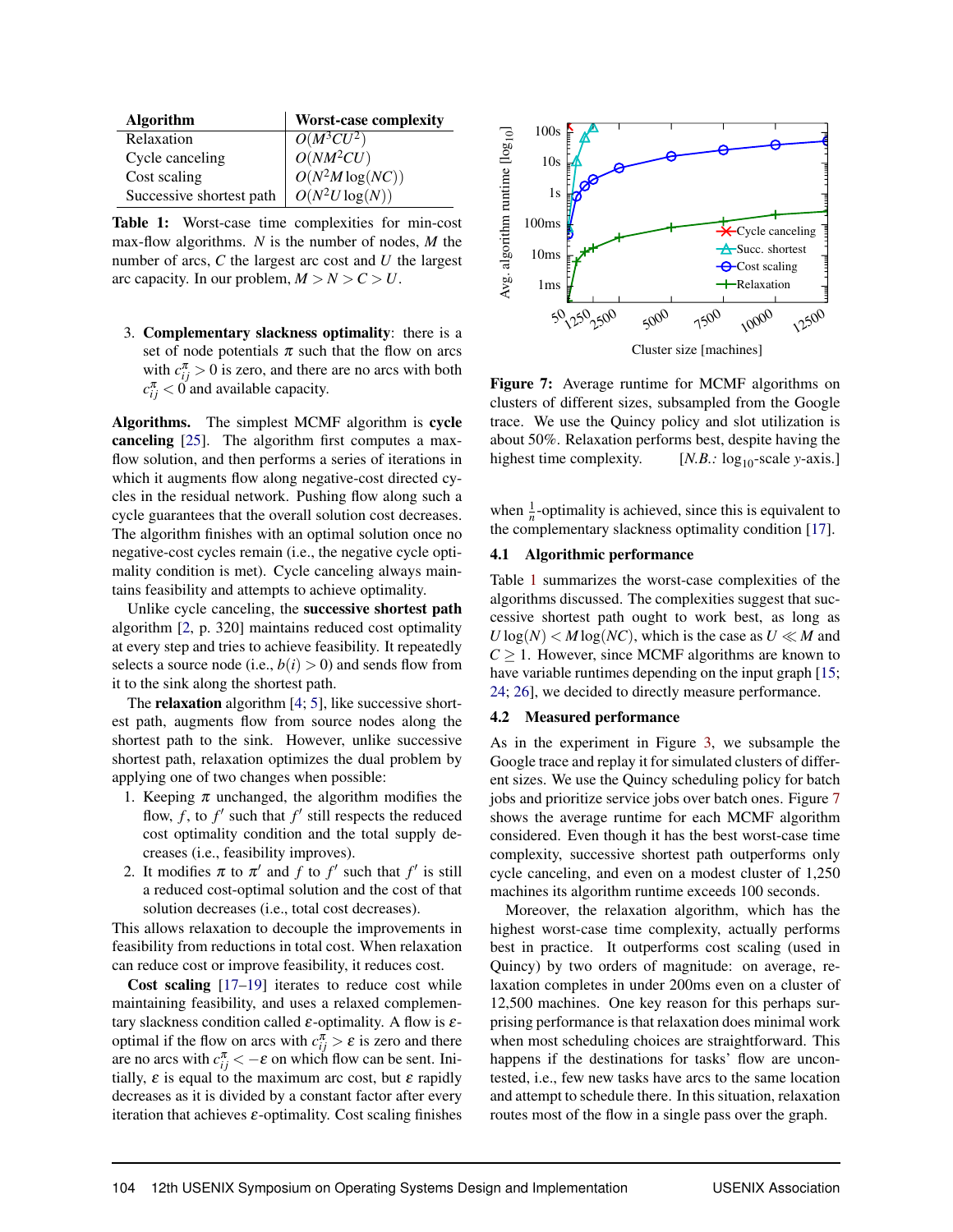

Figure 8: Close to full cluster utilization, relaxation runtime increases dramatically, while cost scaling is unaffected: the *x*-axis shows the utilization after scheduling jobs of increasing size to a 90%-utilized cluster.



Figure 9: Contention slows down the relaxation algorithm: on cluster with a load-spreading scheduling policy, relaxation runtime exceeds that of cost scaling at just under 3,000 concurrently arriving tasks (e.g., a large job).

#### 4.3 Edge cases for relaxation

Yet, relaxation is not always the right choice. For example, it can perform poorly under the high load and oversubscription common in batch analytics clusters [29]. Figure 8 illustrates this: here, we push the simulated Google cluster closer to oversubscription. We take a snapshot of the cluster and then submit increasingly larger jobs. The relaxation runtime increases rapidly, and at about 93% cluster utilization, it exceeds that of cost scaling, growing to over 400s in the oversubscribed case.

Moreover, some scheduling policies *inherently* create contention between tasks. Consider, for example, our load-spreading policy that balances the task count on each machine. This policy makes "under-populated" machines a popular destination for tasks' flow, and thus creates contention. We illustrate this with an experi-



Figure 10: Approximate min-cost max-flow yields poor solutions, since many tasks are misplaced until shortly before the algorithms reach the optimal solution.

ment: we submit a single job with an increasing number of tasks to a cluster using the load-spreading policy. This corresponds to the rare-but-important arrival of very large jobs: for example, 1.2% of jobs in the Google trace have over 1,000 tasks, and some even over 20,000. Figure 9 shows that relaxation's runtime increases linearly in the number of tasks, and that it exceeds the runtime of cost scaling once the new job has over 3,000 tasks.

To make matters worse, a single overlong relaxation run can have a devastating effect on long-term placement latency. If many new tasks arrive during such a long run, the scheduler might again be faced with many unscheduled tasks when it next runs. Hence, relaxation may take a long time again, accumulate many changes, and in the worst case fail to ever recover to low placement latency.

# 5 MCMF optimizations for scheduling

Relaxation has promising common-case performance at scale for typical workloads. However, its edge-case behavior makes it necessary either (*i*) to fall back to other algorithms in these cases, or (*ii*) to reduce runtime in other ways. In the following, we use challenging graphs to investigate optimizations that either improve relaxation or the best "fallback" algorithm, cost scaling.

#### 5.1 Approximate min-cost max-flow

MCMF algorithms return an *optimal* solution. For the cluster scheduling problem, however, an approximate solution may well suffice. For example, TetriSched [33] (based on an MILP solver), as well as Paragon [11] and Quasar [12] (based on collaborative filtering), terminate their solution search after a set time. We therefore investigated the solution quality of cost scaling and relaxation when they are terminated early. This would work well if the algorithms spent a long time on minor solution refinements with little impact on the overall outcome.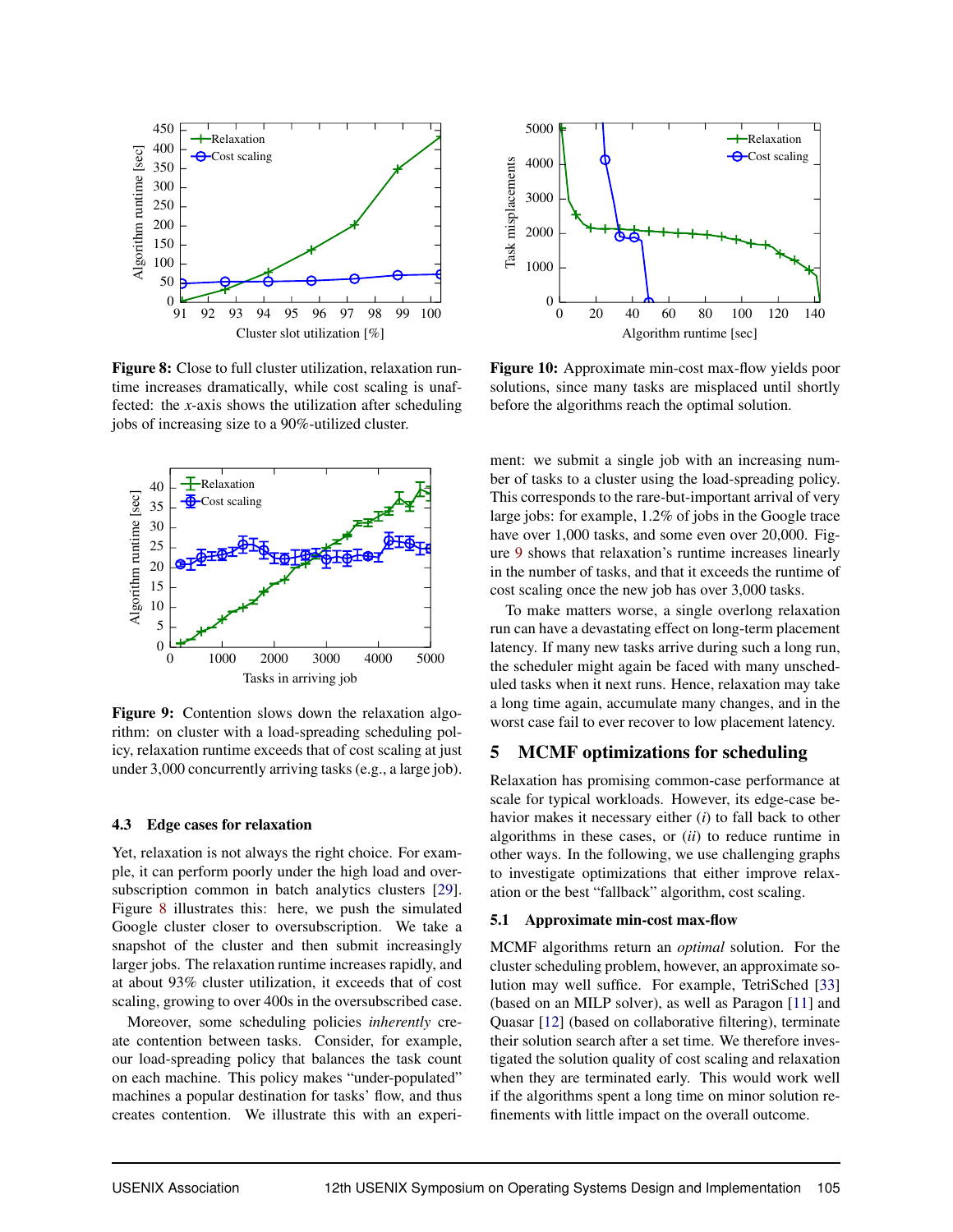| $Algorithm \,   \, Feasibility$ | Red. cost<br>optimality | $\varepsilon$ -optimality |
|---------------------------------|-------------------------|---------------------------|
| Relaxation                      |                         |                           |
| Cycle canceling                 |                         |                           |
| Cost scaling                    |                         |                           |
| Succ. shortest path             |                         |                           |

Table 2: Algorithms have different preconditions for each internal iteration. Cost scaling expects feasibility and  $\varepsilon$ -optimality, making it difficult to incrementalize.

In our experiment, we use a highly-utilized cluster (cf. Figure 8) to investigate relaxation and cost scaling, but the results generalize. Figure 10 shows the number of "misplaced" tasks as a function of how early we terminate the algorithms. We treat any task as misplaced if it is (*i*) preempted in the approximate solution but keeps running in the optimal one; (*ii*) scheduled on a different machine to where it is scheduled in the optimal solution. Both cost scaling and relaxation misplace thousands of tasks when terminated early, and tasks are still misplaced even in the final iteration before completion. Hence, early termination appears not to be a viable placement latency optimization for flow-based schedulers.

#### 5.2 Incremental min-cost max-flow

Since cluster state does not change dramatically between subsequent scheduling runs, the MCMF algorithm might be able to reuse its previous state. In this section, we describe what changes are required to make MCMF algorithms work incrementally, and provide some intuition for which algorithms are suitable for incremental use.

All cluster events (e.g., task submissions, machine failures) ultimately reduce to three different types of *graph change* in the flow network:

- 1. Supply changes at nodes when arcs or nodes which previously carried flow are removed (e.g., due to machine failure), or when nodes with supply are added to the graph (e.g., at task submission).
- 2. Capacity changes on arcs if machines fail or (re)join the cluster. Note that arc additions and removals can also be modeled as capacity changes from and to zero-capacity arcs.
- 3. Cost changes on an arc when the desirability of routing flow via that arc changes; when these happen exactly depends on the scheduling policy.

Changes to the supply of a node, an arc's capacity, or its cost can invalidate the feasibility and optimality of an existing flow. Some MCMF algorithms require the flow to be feasible at every step and improve  $\varepsilon$ -optimality, while others require optimality to always hold and improve feasibility (Table 2). A solution must be optimal *and* feasible because an infeasible solution fails to route all flow, which leaves tasks unscheduled or erroneously preempts them, while a non-optimal solution misplaces tasks.



Figure 11: Incremental cost scaling is 25% faster compared to from-scratch cost scaling for the Quincy policy and 50% faster for the load-spreading policy.

|                     | Reduced cost on arc from <i>i</i> to <i>j</i> |                     |                    |
|---------------------|-----------------------------------------------|---------------------|--------------------|
| Change type         | $c_{ii}^{\pi} < 0$                            | $c_{ii}^{\pi} = 0$  | $c_{ii}^{\pi} > 0$ |
| Increasing arc cap. |                                               |                     |                    |
| Decreasing arc cap. |                                               | $f_{ij} > u t_{ij}$ |                    |
| Increasing arc cost | $c t_{ii}^{\pi} > 0$                          | $f_{ij} > 0$        |                    |
| Decreasing arc cost |                                               |                     | < 0<br>$c^{\mu}$   |

Table 3: Arc changes requiring solution reoptimization. *Green:* stays optimal and feasible; *red:* breaks feasibility or optimality; *orange:* breaks feasibility or optimality if condition in cell holds. Decreasing arc capacity can destroy feasibility; all other changes affect optimality only.

We implemented incremental versions of the cost scaling and relaxation algorithms. Incremental cost scaling is up to 50% faster than running cost scaling from scratch (Figure 11). Incremental cost scaling's potential gains are limited because cost scaling requires the flow to be feasible and  $\varepsilon$ -optimal before each intermediate iteration (Table 2). Graph changes can cause the flow to violate one or both requirements: for example, any addition or removal of task nodes adds supply and breaks feasibility. Table 3 shows the effect of different arc changes on the feasibility and optimality of the flow. A change that modifies the cost of an arc  $(i, j)$  from  $c_{ij}^{\pi} < 0$  to  $c_l^{\pi} > 0$ , for example, breaks optimality. Many changes break optimality and cause cost scaling to fall back to a higher  $\varepsilon$ -optimality to compensate. To bring  $\varepsilon$  back down, cost scaling must do a substantial part of the work it would do from scratch. However, the limited improvement still helps reduce our fallback algorithm's runtime.

Incremental relaxation ought to work better than incremental cost scaling, since the relaxation algorithm only needs to maintain reduced cost optimality (Table 2). In practice, however, it turns out not to work well. While the algorithm can be incrementalized with relative ease and often runs faster, it – counter-intuitively – can also be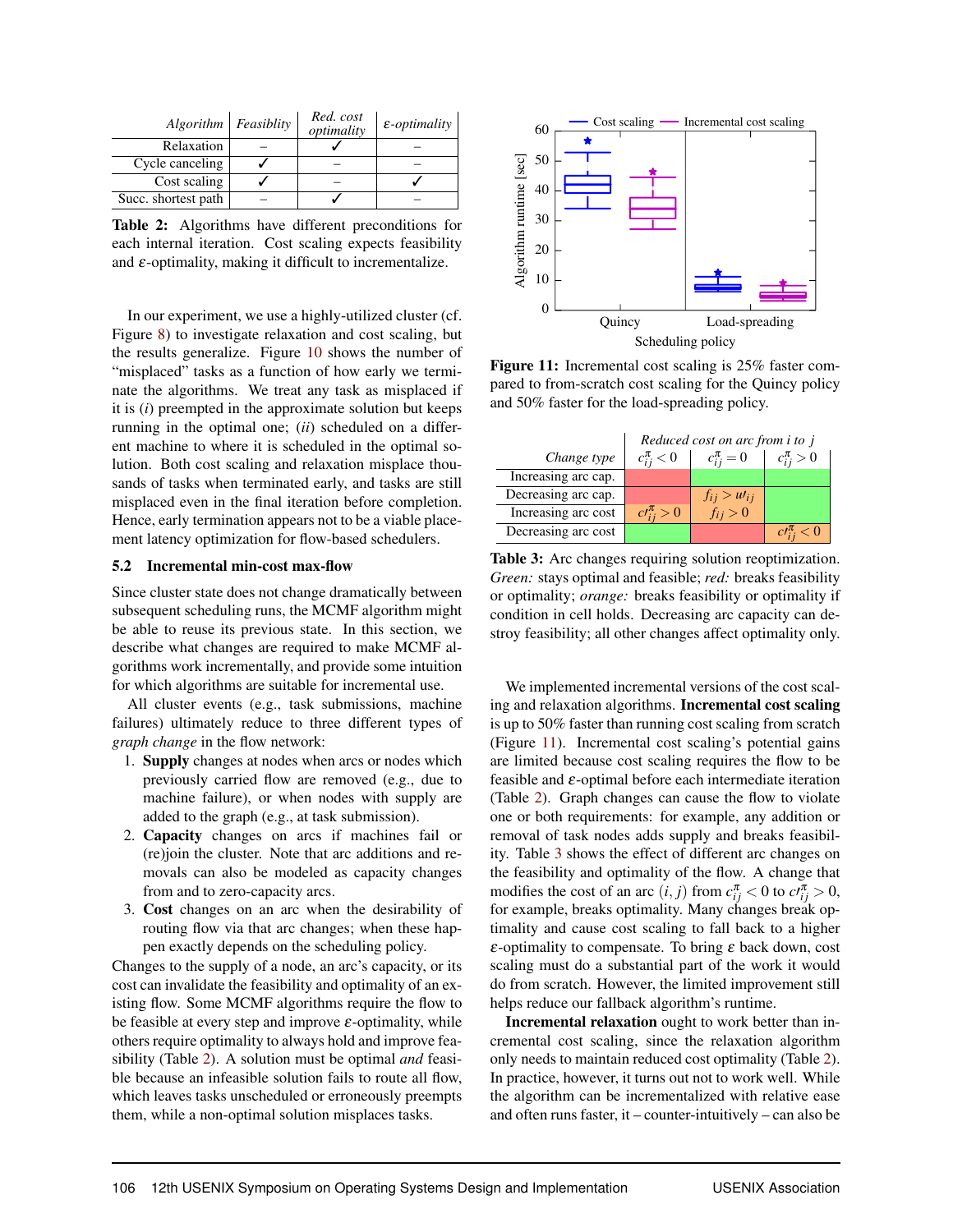

Figure 12: Problem-specific heuristics reduce runtime by 45% (AP, relaxation) and 10% (TR, inc. cost scaling).

*slower* incrementally than when running from scratch.

Relaxation requires reduced cost optimality to hold at every step of the algorithm and tries to achieve feasibility by pushing flow on zero-reduced cost arcs from source nodes to nodes with demand. The algorithm builds a tree of zero-reduced cost arcs from each source node in order to find such demand nodes. The tree is expanded by adding zero-reduced cost arcs to it. When running from scratch, the likelihood of zero-reduced cost arcs connecting two zero-reduced cost trees is low, as there are few such trees initially. Only when the solution is close to optimality, trees are joined into larger ones. Incremental relaxation, however, works with the existing, closeto-optimal state, which already contains large trees that must be extended for each source. Having to traverse these large trees many times, incremental relaxation can run slower than from scratch. This happens especially for graphs that relaxation already struggles with, e.g. ones that contain nodes with a lot of potential incoming flow. In practice, we found that incremental relaxation performs well only if tasks are not typically connected to a large zero-reduced cost tree.

#### 5.3 Problem-specific heuristics

Our scheduler runs min-cost max-flow on a graph with specific properties, rather than the more general graphs typically used to evaluate MCMF algorithms [24, §4]. For example, our graph has a single sink; it is a directed acyclic graph; and flow must always traverse unscheduled aggregators or machine nodes. Hence, problemspecific heuristics might help the algorithms find solutions more quickly. We investigated several such heuristics, and found two beneficial ones: (*i*) prioritization of promising arcs, and (*ii*) efficient task node removal.

## 5.3.1 Arc prioritization

The relaxation algorithm builds a tree of zero-reduced cost arcs for every source node (see §5.2) in order to locate zero-reduced cost paths (i.e., paths that do not break reduced cost optimality) to nodes with demand. When this tree must be extended, any arc of zero reduced cost that connects a node inside the tree to a node outside the tree can be used. However, some arcs are better choices for extension than others. The quicker we can find paths to nodes with demand, the sooner we can route the supply. We therefore prioritize arcs that lead to nodes with demand when extending the cut, adding them to the front of a priority queue to ensure they are visited sooner.

In effect, this heuristic implements a hybrid graph traversal that biases towards depth-first exploration when demand nodes can be reached, but uses breadth first exploration otherwise. Figure 12a shows that applying this heuristic reduces relaxation runtime by 45% when running over a graph with contended nodes.

## 5.3.2 Efficient task removal

Our second heuristic helps incremental cost scaling. It is based on the insight that removal of a running task is common (e.g., due to completion, preemption, or a machine failure), but breaks feasibility. This happens because the task node is removed, which creates demand at the machine node where the task ran, since the machine node still has outgoing flow in the intermediate solution. Breaking feasibility is expensive for cost scaling (§5.2).

However, we can reconstruct the task's flow through the graph, remove it, and drain the machine node's flow at the single sink node. This creates demand in a single place only (the sink), which accelerates the incremental solution. However, Figure 12b shows that this heuristic offers only modest gains: it improves runtime by 10%.

# 6 Firmament implementation

We implemented a new MCMF solver for Firmament. It supports the four algorithms discussed earlier (§4) and incremental cost scaling. The solver consists of about 8,000 lines of C++. Firmament's cluster manager and our simulator are implemented in about 24,000 lines of C++, and are available at <http://firmament.io>.

In this section, we discuss implementation-level techniques that, in addition to our prior algorithmic insights, help Firmament achieve low task placement latency.

## 6.1 Algorithm choice

In §4, we saw that the practical performance of MCMF algorithms varies. Relaxation often works best, but scales poorly in specific edge cases. Cost scaling, by contrast, scales well and can be incrementalized (§5.2), but is usually substantially slower than relaxation.

Firmament's MCMF solver always speculatively executes cost scaling and relaxation, and picks the solution offered by whichever algorithm finishes first. In the common case, this is relaxation; having cost scaling as well guarantees that Firmament's placement latency does not grow unreasonably large in challenging situations. We run both algorithms instead of developing a heuristic to choose the right one for two reasons: first, it is cheap, as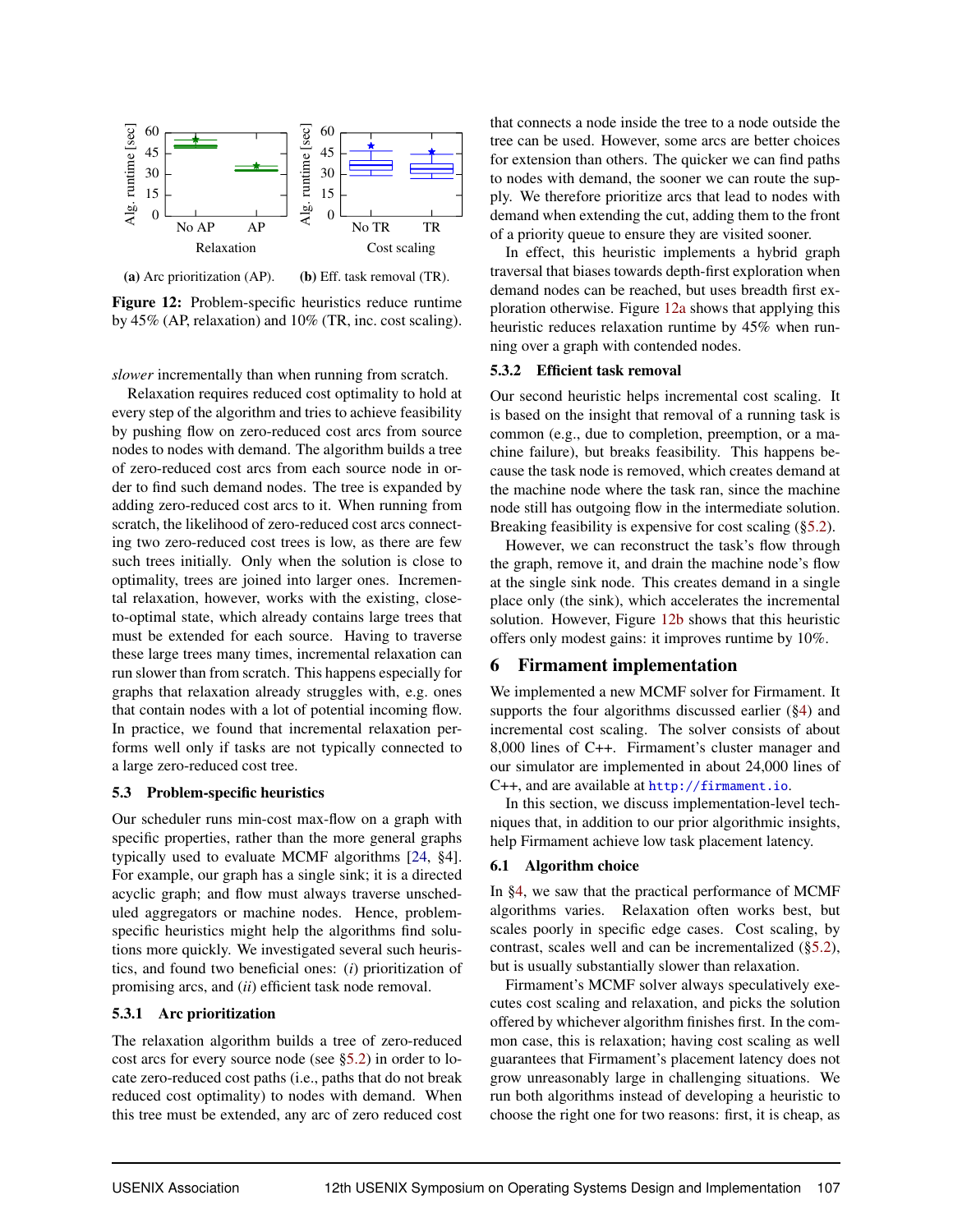

Figure 13: Incremental cost scaling runs  $4 \times$  faster if we apply the price refine heuristic to a graph from relaxation.

the algorithms are single-threaded and do not parallelize; second, predicting the right algorithm is hard and the heuristic would depend on both scheduling policy and cluster utilization (cf. §4), making it brittle and complex.

#### 6.2 Efficient algorithm switching

Firmament also applies an optimization that helps it efficiently transition state from relaxation to incremental cost scaling. Firmament's MCMF solver uses incremental cost scaling as it is faster than running cost scaling from scratch (§5.2). Typically, however, the (fromscratch) relaxation algorithm finishes first. The next incremental cost scaling run must therefore use the solution from a prior *relaxation* as a starting point. Since relaxation and cost scaling use different reduced cost graph representations, this can be slow. Specifically, relaxation may converge on node potentials that fit poorly into cost scaling's complementary slackness requirement, since relaxation only requires reduced cost optimality.

We found that *price refine* [17], a heuristic originally developed for use within cost scaling, helps with this transition. Price refine reduces the node potentials without affecting solution optimality, and thus simplifies the problem for cost scaling. Figure 13 shows that applying price refine to the prior relaxation solution graph speeds up incremental cost scaling by  $4 \times$  in 90% of cases.

We apply price refine on the previous solution *before* we apply the latest cluster changes. This guarantees that price refine is able to find node potentials that satisfy complementary slackness optimality without modifying the flow. Consequently, cost scaling must start only at a value of  $\varepsilon$  equal to the costliest arc graph change.

#### 6.3 Efficient solver interaction

So far, we have primarily focused on reducing the MCMF solver's algorithm runtime. To achieve low task placement latency, we must make two steps that fall out-

|       | $\pm$ to_visit = machine_nodes # list of machine nodes      |
|-------|-------------------------------------------------------------|
|       | 2 $node_flow\_destinations = \{\}$ # auxiliary remember set |
|       |                                                             |
| $3 -$ | mappings = $\{\}$ # final task mappings                     |
|       | 4 <b>while not</b> to_visit.empty():                        |
| 5     | $node = to\_visit.pop()$                                    |
| 6     | if node.type is not TASK_NODE:                              |
| 7     | # Visit the incoming arcs                                   |
| 8     | for arc in node.incoming_arcs():                            |
| Q     | moved_machines = $\infty$                                   |
| 10    | # Move as many machines to the incoming arc's               |
| 11    | # source node as there is flow on the arc                   |
| 12    | <b>while</b> assigned_machines $\langle$ arc.flow:          |
| 13    | node_flow_destinations[arc.source].append(                  |
| 14    | node_flow_destinations[node].pop())                         |
| 15    | moved_machines $+= 1$                                       |
| 16    | # (Re)visit the incoming arc's source node                  |
| 17    | <b>if</b> arc.source <b>not in</b> to visit:                |
| 18    | to_visit.append(arc.source)                                 |
| 19    | else: # node.type is TASK_NODE                              |
| 20    | $mappings[node-task_id] =$                                  |
| 21    | node_flow_destinations[node].pop()                          |
|       | 22 <b>return</b> mappings                                   |

Listing 1: Our efficient algorithm for extracting task placements from the optimal flow returned by the solver.

side the solver runtime efficient as well. First, Firmament must efficiently update the flow network's nodes, arcs, costs, and capacities before every MCMF optimization to reflect the chosen scheduling policy. Second, Firmament must quickly extract task placements out of the flow network after the optimization finishes. We improve over the prior work on flow-based scheduling in Quincy for both aspects, as explained in the following.

Flow network updates. Firmament does two breadthfirst traversals of the flow network to update it for a new solver run. The first traversal updates resource statistics associated with every entity, such as the memory available on a machine, its current load, or a task's resource request. The traversal starts from the nodes adjacent to the sink (usually machine nodes), and propagates statistics along each node's incoming arcs. Upon the first traversal's completion, Firmament runs a second traversal that starts at the task nodes. This pass allows the scheduling policy to update the flow network's nodes, arcs, costs and capacities using the statistics gathered in the first traversal. Hence, only two passes over the large graph must be made to prepare the next solver run. Their overhead is negligible compared to the solver runtime.

Task placement extraction. At the end of a run, the solver returns an optimal flow through the given network and Firmament must extract the task placements implied by this flow. Since Firmament allows arbitrary aggregators in the flow network, paths from tasks to machines may be longer than in Quincy, where arcs necessarily pointed to machines or racks. Hence, we had to gen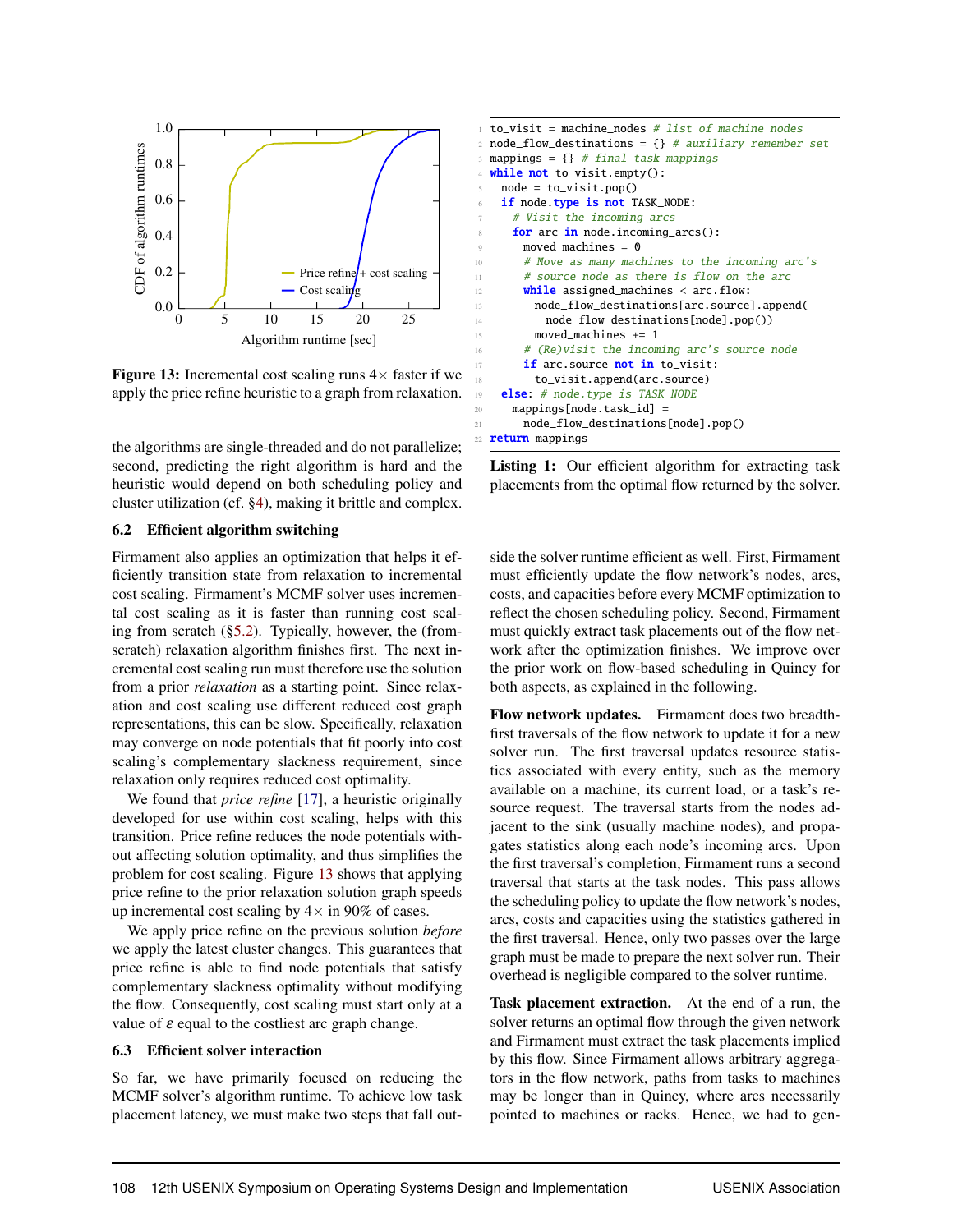eralize Quincy's approach to this extraction [22, p. 275]. To extract task assignments efficiently, we devised the graph traversal algorithm shown in Listing 1. The algorithm starts from machine nodes and propagates a list of machines to which each node has sent flow via its incoming arcs. In the common case, the algorithm extracts the task placements in a single pass over the graph.

# 7 Evaluation

We now evaluate how well Firmament meets its goals:

- 1. How do Firmament's task placement quality and placement latency compare to Quincy's? (§7.2)
- 2. How does Firmament cope with demanding situations such as an overloaded cluster? (§7.3)
- 3. At what operating points does Firmament fail to achieve sub-second placement latency? (§7.4)
- 4. How does Firmament's placement quality compare to other cluster schedulers on a physical cluster running a mixed batch/service workload? (§7.5)

## 7.1 Methodology

Our experiments combine scale-up simulations with experiments on a local testbed cluster.

In simulations, we replay a public production workload trace from 12,500-machine Google cluster [30] against Firmament's implementation. Our simulator is similar to Borg's "Fauxmaster" [35, §3.1]: it runs Firmament's real code and scheduling logic against simulated machines, merely stubbing out RPCs and task execution. However, there are three important limitations to note. First, the Google trace contains multi-dimensional resource requests for each task. Firmament supports multidimensional feasibility checking (as in Borg [35, §3.2]), but in order to fairly compare to Quincy, we use slotbased assignment. Second, we do not enforce task constraints for the same reason, even though they typically help Firmament's MCMF solver. Third, the Google trace lacks information about job types and input sizes. We use Omega's priority-based job type classification [32, §2.1], and estimate batch task input sizes as a function of the known runtime using typical industry distributions [8].

In **local cluster experiments**, we use a homogeneous 40-machine cluster. Each machine has a Xeon E5- 2430Lv2 CPU (12× 2.40GHz), 64 GB RAM, and uses a 1TB magnetic disk for storage. The machines are connected via 10 Gbps, full-bisection bandwidth Ethernet.

When we compare with **Quincy**, we run Firmament with Quincy's scheduling policy and restrict the solver to use only cost scaling (as Quincy's cs2 solver does).

## 7.2 Scalability *vs.* Quincy

In Figure 3, we illustrated that Quincy fails to scale to clusters of thousands of machines at an acceptable placement latency. We now repeat the same experiment using Firmament on the full-scale simulated Google clus-



Figure 14: Firmament has a  $20 \times$  lower task placement latency than Quincy on a simulated 12,500-machine cluster at 90% slot utilization, replaying the Google trace. The placement quality is identical to Quincy's.

ter. However, we increase the cluster slot utilization from the earlier experiment's 50% to 90% to make the setup more challenging for Firmament, and also tune the cost scaling-based MCMF solver for its best performance.<sup>3</sup>

Figure 14 shows the results as a CDF of *task placement latency*, i.e., the time between a task being submitted to the cluster manager and the time when it has been placed (§2). While Quincy takes between 25 and 60 seconds to place tasks, Firmament typically places tasks in hundreds of milliseconds and only exceeds a sub-second placement latency in the 90<sup>th</sup> percentile. Therefore, Firmament improves task placement latency by more than a  $20\times$  over Quincy, but maintains the same placement quality as it also finds an optimal flow.

Firmament's low placement latency comes because relaxation scales well even for large flow networks with the Google trace workload. This scalability allows us to afford scheduling policies with many arcs. As an illustrative example, we vary the data locality threshold in the Quincy scheduling policy. This threshold decides what fraction of a task's input data must reside on a machine or within a rack in order for the former to receive a preference arc to the latter. Quincy originally picked a threshold of a maximum of ten arcs per task. However, Figure 15a shows that even a lower threshold of 14% local data, which corresponds to at most seven preference arcs, yields algorithm runtimes of 20–40 seconds for Quincy's cost scaling. A low threshold allows the scheduler to exploit more fine-grained locality, but increases the number of arcs in the graph. Consequently, if we lower the threshold to  $2\%$  local data,<sup>4</sup> the cost scaling runtime in-

<sup>&</sup>lt;sup>3</sup>Specifically, we found that an  $\alpha$ -factor parameter value of 9, rather than the default of 2 used in Quincy, improves runtime by  $\approx 30\%$ .

 $42\%$  is a somewhat extreme value used for exposition here. The benefit of such a low threshold in a real cluster would likely be limited.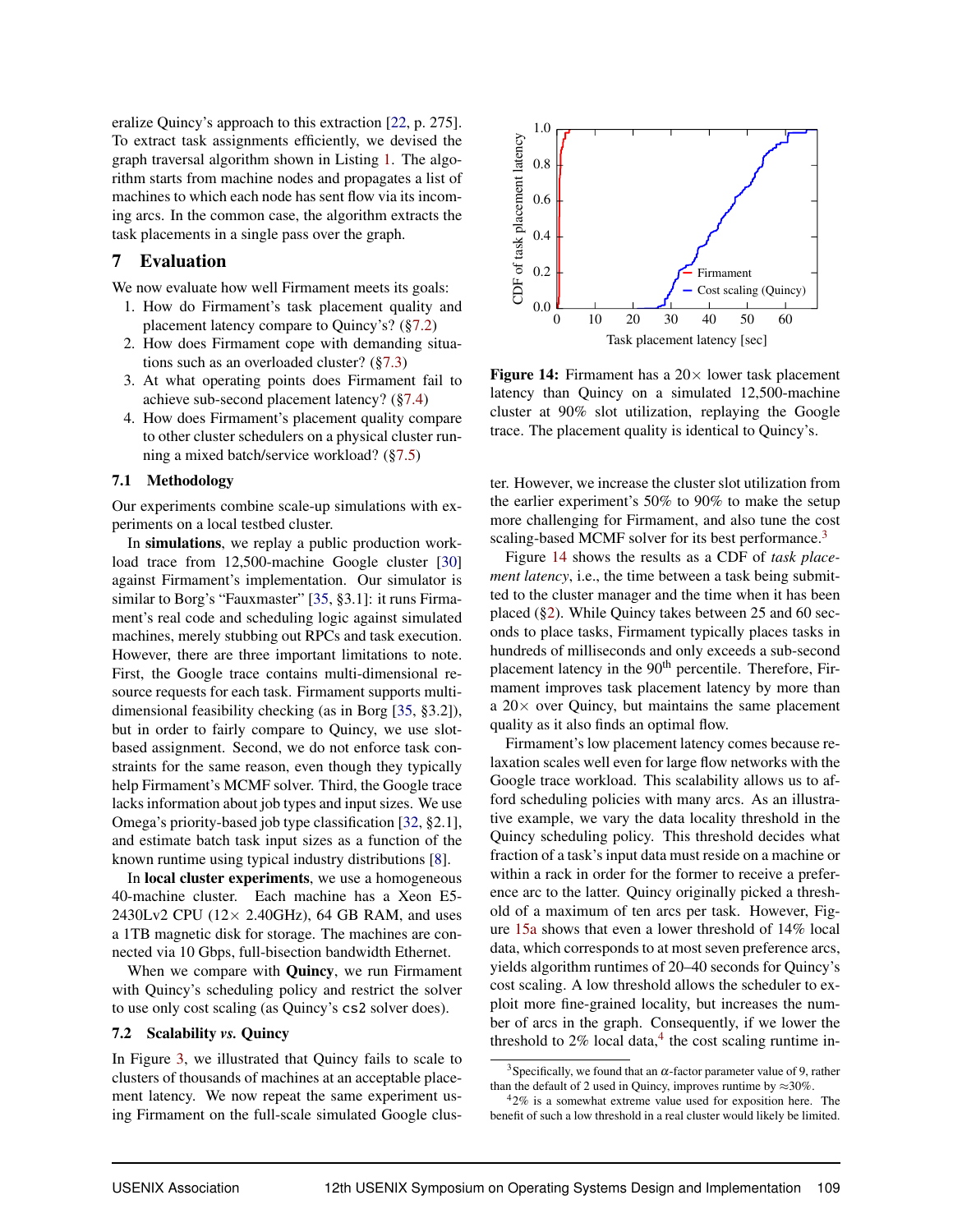

(a) Low preference thresholds see subs-second runtimes in Firmament, while Quincy (with cost scaling) takes over 40s.

| Pref. threshold [local data]                             | Input data locality |
|----------------------------------------------------------|---------------------|
| 14%                                                      | 56%                 |
| $2\%$                                                    | 71%                 |
| (b) A lower preference threshold improves data locality. |                     |

Figure 15: Firmament scales to many arcs, and thus supports a lower preference arc threshold than Quincy.

creases to well over 40 seconds. Firmament, on the other hand, still achieves sub-second algorithm even with a 2% threshold. This threshold yields an increase in data locality from 56% to 71% of total input data (Table 15b), which saves 4 TB of network traffic per simulated hour.

#### 7.3 Coping with demanding situations

In the previous experiments, Firmament had a lower placement latency than Quincy because relaxation handles the Google workload well. As explained in §4, there are situations in which this is not the case. In those situations, Firmament picks incremental cost scaling's solution as it finishes first  $(\S6)$ . We now demonstrate the benefits of running two algorithms rather than just one.

In this experiment, we shrink the number of slots per cluster machine to reach 97% average utilization. Consequently, the cluster experiences transient periods of oversubscription. Figure 16 compares Firmament's automatic use of the fastest algorithm against using only one algorithm, either relaxation or cost scaling. During oversubscription, relaxation alone takes hundreds of seconds per run, while cost scaling alone completes in  $\approx$ 30 seconds independent of cluster load. Firmament's incremental cost scaling finishes first in this situation, taking 10–15 seconds, which is about  $2\times$  faster than using cost scaling only (as Quincy does). Firmament also recovers earlier from the overload situation starting at 2,200s: while the relaxation-only runtime returns to sub-second level only around 3,700s, Firmament recovers at 3,200s. Relaxation on its own takes longer to recover because



Figure 16: At times of high utilization (gray), Firmament outperforms relaxation and Quincy's cost scaling.



Figure 17: Firmament's breaking point is at tasks are shorter than  $\approx$ 5ms at 100-machine scale, and  $\approx$ 375ms at 1,000-machine scale, with 80% cluster slot utilization.

many tasks complete and free up slots during the long solver runs. These slots cannot be re-used until the next solver run completes, even though new, waiting tasks accumulate. Hence, Firmament's combination of algorithms outperforms either algorithm running alone.

#### 7.4 Scalability to sub-second tasks

In the absence of oversubscription, we now investigate the scalability limit of Firmament's sub-second relaxation-based MCMF. To find Firmament's breaking point, we subject it to a worst-case workload consisting entirely of short tasks. This experiment is similar to Sparrow's breaking-point experiment for the centralized Spark scheduler [28, Fig. 12]. We submit jobs of 10 tasks at an interarrival time that keeps the cluster at a constant load of 80% if there is no scheduler overhead. We measure *job response time*, which is the maximum of the ten task response times for a job. In Figure 17, we plot job response time as a function of decreasing task duration. As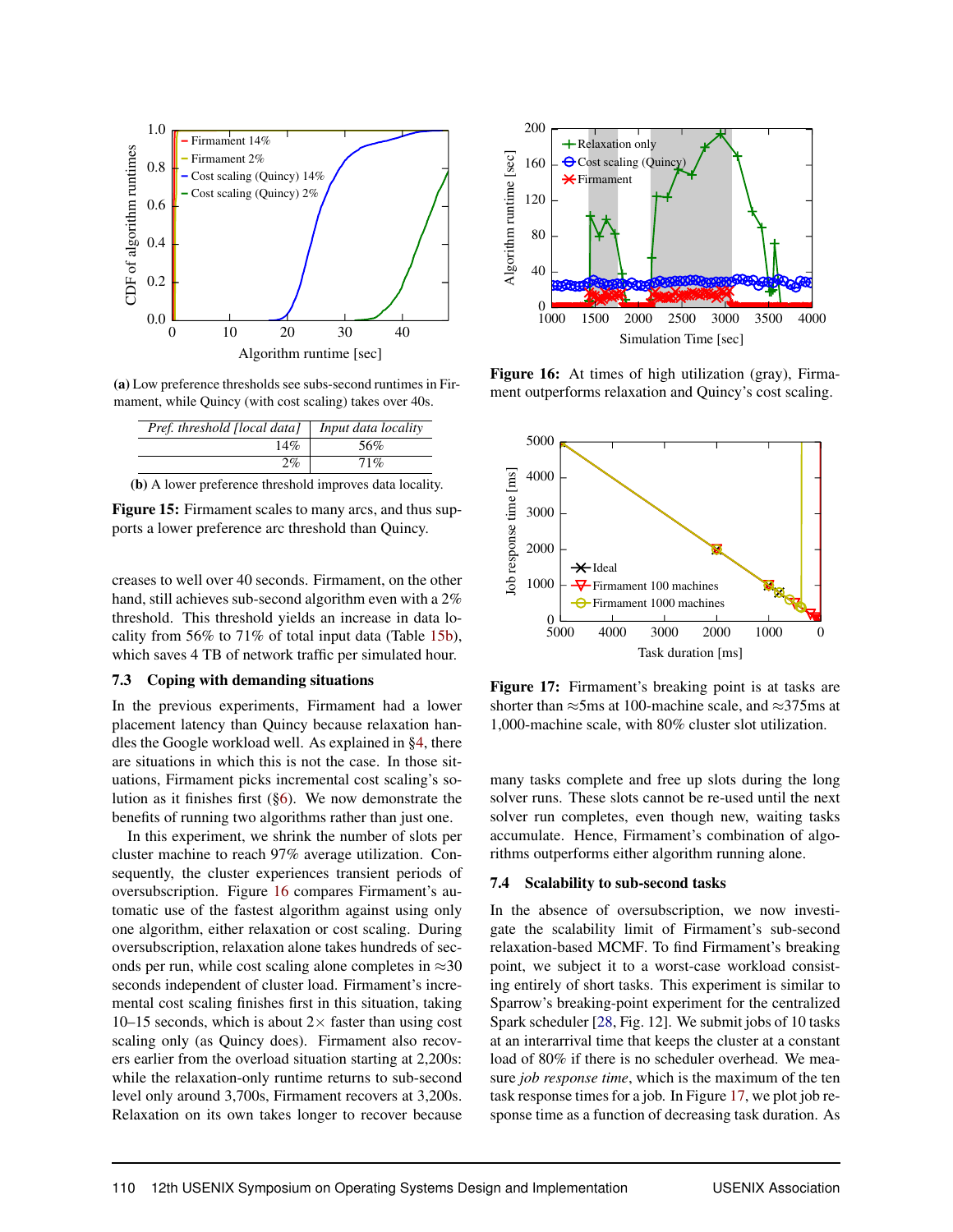

Figure 18: Firmament, unlike relaxation alone, keeps up with a  $300\times$  accelerated Google workload (1<sup>st</sup>, 25<sup>th</sup>, 50<sup>th</sup>, 75<sup>th</sup>, 99<sup>th</sup> percentiles and maximum).

we reduce task duration, we also reduce task interarrival time to keep the load constant, hence increasing the task throughput faced by the scheduler. With an ideal scheduler, job response time would be equal to task runtime as the scheduler would take no time to choose placements. Hence, the breaking point occurs when job response time deviates from the diagonal. For example, Spark's centralized task scheduler in 2013 had its breaking point on 100 machines at a 1.35 second task duration [28, §7.6].

By contrast, even though Firmament runs MCMF over the entire workload every time, Figure 17 shows that it achieves near-ideal job response time down to task durations as low as 5ms (100 machines) or 375ms (1,000 machines). This makes Firmament's response time competitive with distributed schedulers on medium-sized clusters that only run short tasks. At 10,000 machines, Firmament keeps up with task durations  $\geq$ 5s. However, such large clusters usually run a mix of long-running and short tasks, rather than short tasks only [7; 10; 23; 35].

We therefore investigate Firmament's performance on a mixed workload. We speed up the Google trace by dividing all task runtimes and interarrival times by a speedup factor. This simulates a future workload of shorter batch tasks [27], while service jobs are still longrunning. For example, at a  $200 \times$  speedup, the median batch task takes 2.1 seconds, and the  $90<sup>th</sup>$  and  $99<sup>th</sup>$  percentile batch tasks take 18 and 92 seconds. We measure Firmament's placement latency across all tasks, and plot the distributions in Figure 18. Even at a speedup of  $300\times$ , Firmament keeps up and places 75% of the tasks at with sub-second latency. As before, a single MCMF algorithm does not scale: cost scaling's placement latency already exceeds 10s even without any speedup, and relaxation sees tail latencies well above 10 seconds beyond a  $150\times$  speedup, while Firmament scales further.

#### 7.5 Placement quality on a local cluster

We deployed Firmament on a local 40-machine cluster to evaluate its real-world performance. We run a workload of short batch analytics tasks that take 3.5–5 seconds to complete on an otherwise idle cluster. Each task reads inputs of 4–8 GB from a cluster-wide HDFS installation in this experiment, and Firmament uses the network-aware scheduling policy. This policy reflects current network bandwidth reservations and observed actual bandwidth use in the flow network, and strives to place tasks on machines with lightly-loaded network connections. In Figure 19a, we show CDFs of task response times obtained using different cluster managers' schedulers. We measure task response time, and compare to a baseline that runs each task in isolation on an otherwise idle network. Firmament's task response time comes closest to the baseline above the  $80<sup>th</sup>$  percentile as it successfully avoids overcommitting machines' network bandwidth. Other schedulers make random assignments (Sparrow), perform simple load-spreading (SwarmKit), or do not consider network bandwidth (Mesos, Kubernetes). Since our cluster is small, Firmament's task placement latency is inconsequential at around 5ms in this experiment.

Real-world clusters, however, run a mix of short, interactive tasks and long-running service and batch processing tasks. We therefore extend our workload with new long-running batch and service jobs to represent a similar mix. The long-running batch workloads are generated by fourteen iperf clients who communicate using UDP with seven iperf servers. Each iperf client generates 4 Gbps of sustained network traffic and simulates a batch job in a higher-priority network service class [20] than the short batch tasks (e.g., a TensorFlow [1] parameter server). Finally, we deploy three nginx web servers and seven HTTP clients as long-running service jobs. We run the cluster at about 80% network utilization, and again measure the task response time for the short batch analytics tasks. Figure 19b shows that Firmament's networkaware scheduling policy substantially improves the tail of the task response time distribution of short batch tasks. For example, Firmament's 99<sup>th</sup> percentile response time is  $3.4\times$  better than the SwarmKit and Kubernetes ones, and  $6.2 \times$  better than Sparrow's. The tail matters, since the last task's response time often determines a batch job's overall response time (the "straggler" problem).

# 8 Related work

Many cluster schedulers exist, but Firmament is the first centralized one to offer high placement quality at subsecond placement latency on large clusters. We now briefly compare Firmament to existing schedulers.

Optimization-based schedulers. Firmament retains the same optimality as Quincy [22], but achieves much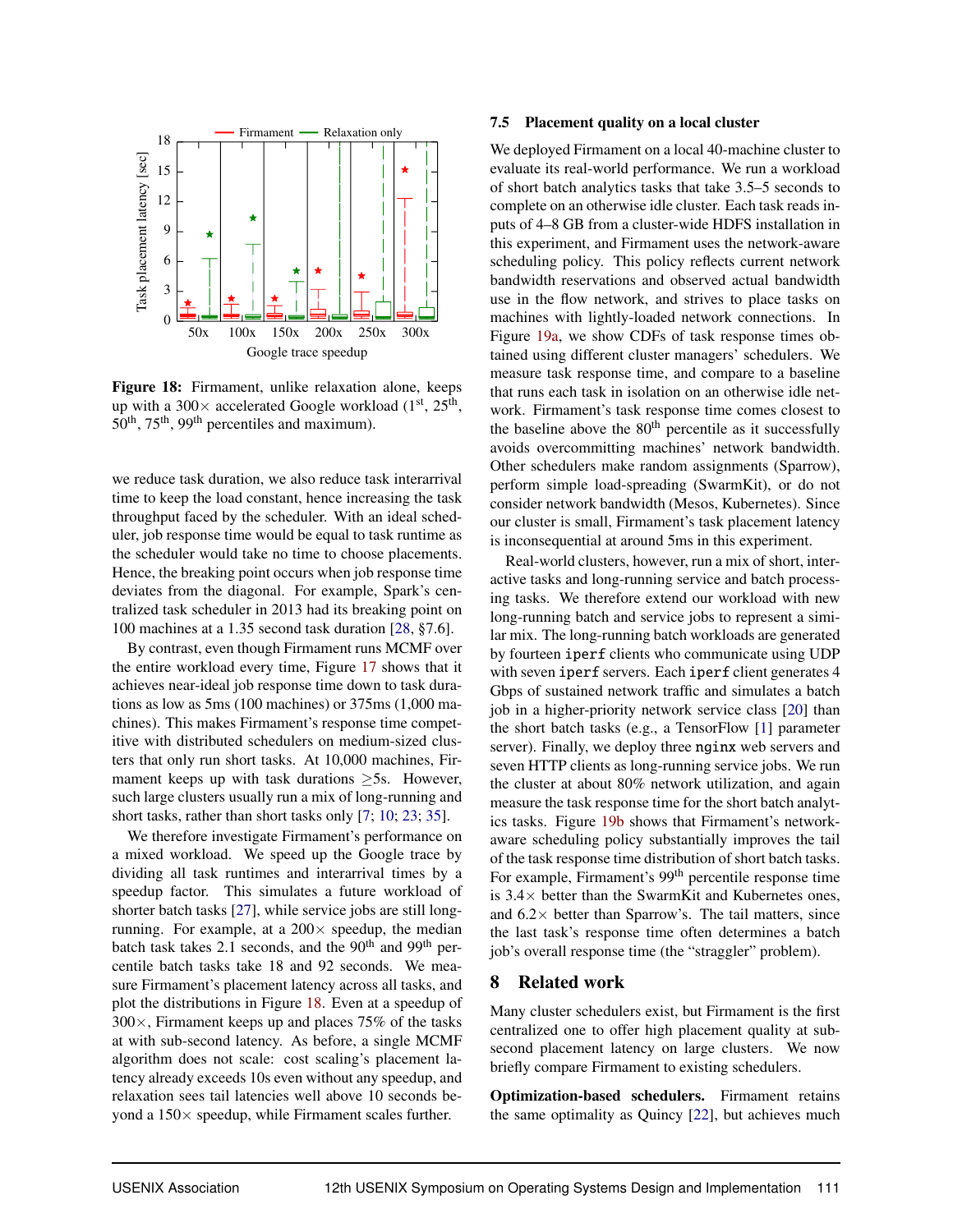

erwise idle network. Overhead over "idle" due to contention.

(a) Short batch analytics tasks running on a cluster with an oth-(b) Short batch analytics tasks running on a cluster with background traffic from long-running batch and service tasks.

Figure 19: On a local 40-node cluster, Firmament improves task response time of short batch tasks in the tail using a network-aware scheduling policy, both (a) without and (b) with background traffic. Note the different *x*-axis scale.

lower placement latency. TetriSched [33] uses a mixed integer-linear programming (MILP) optimization and applies techniques similar to Firmament's (e.g., incremental restart from a prior solution) to reduce placement latency. Its placement quality degrades gracefully when terminated early (as required at scale), while Firmament always returns optimal solutions. Paragon [11], Quasar [12], and Bistro [16] also run expensive scoring computations (collaborative filtering, path selection), but scale the task placement by using greedy algorithms.

Centralized schedulers. Mesos [21] and Borg [35] match tasks to resources greedily; Borg's scoring uses random sampling with early termination [35, §3.4], which improves latency at the expense of placement quality. Omega [32] and Apollo [7] support multiple parallel schedulers to simplify their engineering and to improve scalability. Firmament shows that a single scheduler can attain scalability, but its MCMF optimization does not trivially admit multiple independent schedulers.

Distributed schedulers. Sparrow [28] and Tarcil [13] are distributed schedulers developed for clusters that see a high throughput of very short, sub-second tasks. In §7.4, we demonstrated that Firmament offers similarly low placement latency as Sparrow on clusters up to 1,000 machines, and beyond if only a part of the workload consists of short tasks. Mercury [23] is a hybrid scheduler that makes centralized, high-quality assignments for long tasks, and distributedly places short ones. With Firmament, we have shown that a centralized scheduler can scale even to short tasks, and that they benefit from the improved placement quality. Hawk [10] and Eagle [9] extend the hybrid approach with work-stealing and state gossiping techniques that improve placement quality; Yaq-d [29], by contrast, reorders tasks in workerside queues to a similar end. Firmament shows that even a centralized scheduler can quickly schedule short tasks in large clusters with mixed workloads, rendering such complex compensation mechanisms largely unnecessary.

# 9 Conclusions

Firmament demonstrates that centralized cluster schedulers can scale to large clusters at low placement latencies. It chooses the same high-quality placements as an advanced centralized scheduler, at the speed and scale typically associated with distributed schedulers.

Firmament, our simulator, and our data sets are opensource and available from <http://firmament.io>. A Firmament scheduler plugin for Kubernetes [14] is currently under development.

## Acknowledgements

We are grateful to M. Frans Kaashoek, Frank McSherry, Derek G. Murray, Rebecca Isaacs, Andrew Warfield, Robert Morris, and Pamela Delgado, as well as Jon Gjengset, Srivatsa Bhat, and the rest of MIT PDOS group for comments on drafts of this paper. We also thank Phil Gibbons, our shepherd, and the OSDI 2016 reviewers for their feedback. Their input much improved this paper.

This work was supported by a Google European Doctoral Fellowship, by NSF award CNS-1413920, and by the Defense Advanced Research Projects Agency (DARPA) and Air Force Research Laboratory (AFRL), under contract FA8750-11-C-0249. The views, opinions, and/or findings contained in this paper are those of the authors and should not be interpreted as representing the official views or policies, either expressed or implied, of DARPA or the Department of Defense.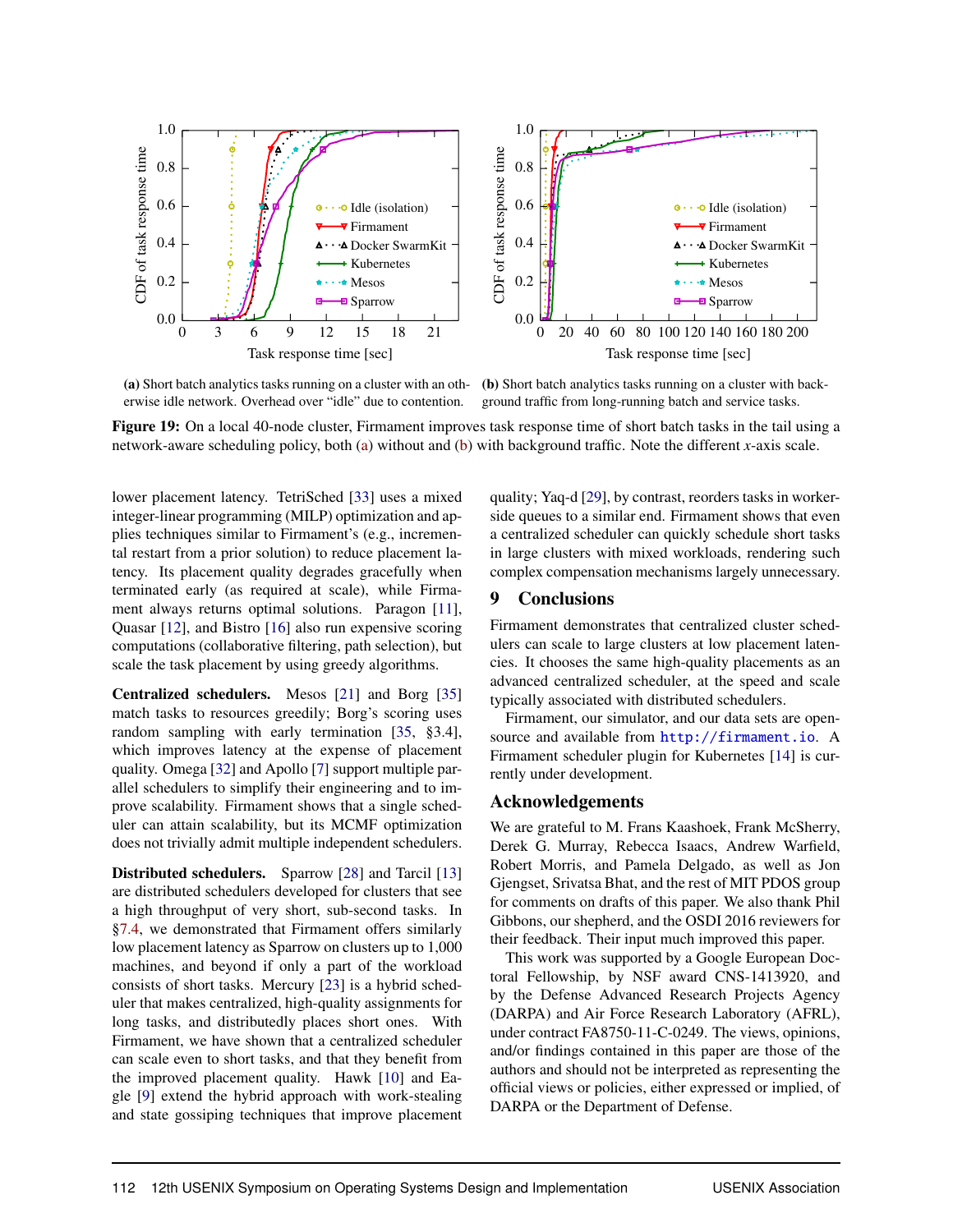# References

- [1] Martín Abadi, Paul Barham, Jianmin Chen, Zhifeng Chen, Andy Davis, Jeffrey Dean, Matthieu Devin, et al. "TensorFlow: A system for large-scale machine learning". In: *Proceedings of the 12th USENIX Symposium on Operating Systems Design and Implementation (OSDI)*. Savannah, Georgia, USA, Nov. 2016.
- [2] Ravindra K. Ahuja, Thomas L. Magnanti, and James B. Orlin. *Network flows: theory, algorithms, and applications*. Prentice Hall, 1993.
- [3] Luiz André Barroso, Jimmy Clidaras, and Urs Hölzle. "The Datacenter as a Computer: An Introduction to the Design of Warehouse-Scale Machines, Second edition". In: *Synthesis Lectures on Computer Architecture* 8.3 (July 2013), pp. 1–154.
- [4] Dimitri P. Bertsekas and Paul Tseng. "Relaxation Methods for Minimum Cost Ordinary and Generalized Network Flow Problems". In: *Operations Research* 36.1 (Feb. 1988), pp. 93–114.
- [5] Dimitri P. Bertsekas and Paul Tseng. "The Relax codes for linear minimum cost network flow problems". In: *Annals of Operations Research* 13.1 (Dec. 1988), pp. 125–190.
- [6] Arka A. Bhattacharya, David Culler, Eric Friedman, Ali Ghodsi, Scott Shenker, and Ion Stoica. "Hierarchical Scheduling for Diverse Datacenter Workloads". In: *Proceedings of the 4th Annual Symposium on Cloud Computing (SoCC)*. Santa Clara, California, Oct. 2013, 4:1–4:15.
- [7] Eric Boutin, Jaliya Ekanayake, Wei Lin, Bing Shi, Jingren Zhou, Zhengping Qian, Ming Wu, et al. "Apollo: Scalable and Coordinated Scheduling for Cloud-Scale Computing". In: *Proceedings of the 11th USENIX Symposium on Operating Systems Design and Implementation (OSDI)*. Broomfield, Colorado, USA, Oct. 2014, pp. 285–300.
- [8] Yanpei Chen, Sara Alspaugh, and Randy Katz. "Interactive Analytical Processing in Big Data Systems: A Cross-industry Study of MapReduce Workloads". In: *Proceedings of the VLDB Endowment* 5.12 (Aug. 2012), pp. 1802–1813.
- [9] Pamela Delgado, Diego Didona, Florin Dinu, and Willy Zwaenepoel. "Job-Aware Scheduling in Eagle: Divide and Stick to Your Probes". In: *Proceedings of the 7th ACM Symposium on Cloud Computing (SoCC)*. Santa Clara, California, USA, Oct. 2016.
- [10] Pamela Delgado, Florin Dinu, Anne-Marie Kermarrec, and Willy Zwaenepoel. "Hawk: Hybrid Datacenter Scheduling". In: *Proceedings of the USENIX Annual Technical Conference*. Santa Clara, California, USA, July 2015, pp. 499–510.
- [11] Christina Delimitrou and Christos Kozyrakis. "Paragon: QoS-aware Scheduling for Heterogeneous Datacenters". In: *Proceedings of the 18th International Conference on Architectural Support for Programming Languages and Operating Systems (ASPLOS)*. Houston, Texas, USA, Mar. 2013, pp. 77–88.
- [12] Christina Delimitrou and Christos Kozyrakis. "Quasar: Resource-Efficient and QoS-Aware Cluster Management". In: *Proceedings of the 18th International Conference on Architectural Support for Programming Languages and Operating Systems (ASPLOS)*. Salt Lake City, Utah, USA, Mar. 2014.
- [13] Christina Delimitrou, Daniel Sanchez, and Christos Kozyrakis. "Tarcil: Reconciling Scheduling Speed and Quality in Large Shared Clusters". In: *Proceedings of the 6th ACM Symposium on Cloud Computing (SoCC)*. Kohala Coast, Hawaii, USA, Aug. 2015, pp. 97–110.
- [14] Cloud Native Computing Foundation. *Kubernetes*. <http://k8s.io>; accessed 14/11/2015.
- [15] Antonio Frangioni and Antonio Manca. "A Computational Study of Cost Reoptimization for Min-Cost Flow Problems". In: *INFORMS Journal on Computing* 18.1 (2006), pp. 61–70.
- [16] Andrey Goder, Alexey Spiridonov, and Yin Wang. "Bistro: Scheduling Data-Parallel Jobs Against Live Production Systems". In: *Proceedings of the USENIX Annual Technical Conference*. Santa Clara, California, USA, July 2015, pp. 459–471.
- [17] Andrew V. Goldberg. "An Efficient Implementation of a Scaling Minimum-Cost Flow Algorithm". In: *Journal of Algorithms* 22.1 (1997), pp. 1–29.
- [18] Andrew V. Goldberg and Michael Kharitonov. "On Implementing Scaling Push-Relabel Algorithms for the Minimum-Cost Flow Problem". In: *Network Flows and Matching: First DIMACS Implementation Challenge*. Ed. by D.S. Johnson and C.C. McGeoch. DIMACS series in discrete mathematics and theoretical computer science. American Mathematical Society, 1993.
- [19] Andrew V. Goldberg and Robert E. Tarjan. "Finding Minimum-Cost Circulations by Successive Approximation". In: *Mathematics of Operations Research* 15.3 (Aug. 1990), pp. 430–466.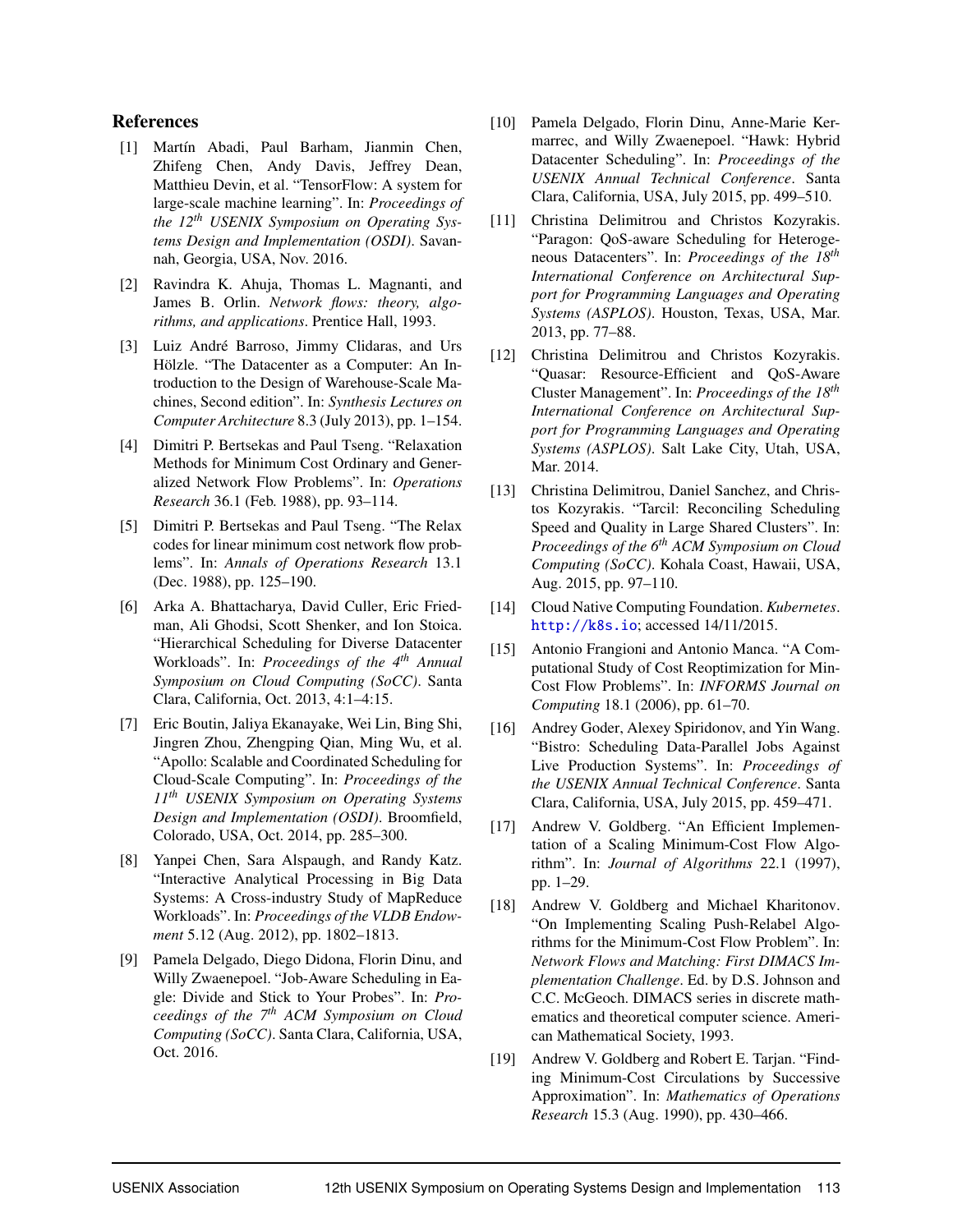- [20] Matthew P. Grosvenor, Malte Schwarzkopf, Ionel Gog, Robert N. M. Watson, Andrew W. Moore, Steven Hand, and Jon Crowcroft. "Queues don't matter when you can JUMP them!" In: *Proceedings of the 12th USENIX Symposium on Networked Systems Design and Implementation (NSDI)*. Oakland, California, USA, May 2015.
- [21] Benjamin Hindman, Andy Konwinski, Matei Zaharia, Ali Ghodsi, Anthony D. Joseph, Randy Katz, Scott Shenker, et al. "Mesos: A platform for fine-grained resource sharing in the data center". In: *Proceedings of the 8th USENIX Conference on Networked Systems Design and Implementation (NSDI)*. Boston, Massachusetts, USA, Mar. 2011, pp. 295–308.
- [22] Michael Isard, Vijayan Prabhakaran, Jon Currey, Udi Wieder, Kunal Talwar, and Andrew Goldberg. "Quincy: fair scheduling for distributed computing clusters". In: *Proceedings of the 22nd ACM Symposium on Operating Systems Principles (SOSP)*. Big Sky, Montana, USA, Oct. 2009, pp. 261–276.
- [23] Konstantinos Karanasos, Sriram Rao, Carlo Curino, Chris Douglas, Kishore Chaliparambil, Giovanni Matteo Fumarola, Solom Heddaya, et al. "Mercury: Hybrid Centralized and Distributed Scheduling in Large Shared Clusters". In: *Proceedings of the USENIX Annual Technical Conference*. Santa Clara, California, USA, July 2015, pp. 485–497.
- [24] Zoltán Király and P. Kovács. "Efficient implementations of minimum-cost flow algorithms". In: *CoRR* abs/1207.6381 (2012).
- [25] Morton Klein. "A Primal Method for Minimal Cost Flows with Applications to the Assignment and Transportation Problems". In: *Management Science* 14.3 (1967), pp. 205–220.
- [26] Andreas Löbel. Solving Large-Scale Real-World *Minimum-Cost Flow Problems by a Network Simplex Method*. Tech. rep. SC-96-07. Zentrum für Informationstechnik Berlin (ZIB), Feb. 1996.
- [27] Kay Ousterhout, Aurojit Panda, Joshua Rosen, Shivaram Venkataraman, Reynold Xin, Sylvia Ratnasamy, Scott Shenker, et al. "The case for tiny tasks in compute clusters". In: *Proceedings of the 14th USENIX Workshop on Hot Topics in Operating Systems (HotOS)*. Santa Ana Pueblo, New Mexico, USA, May 2013.
- [28] Kay Ousterhout, Patrick Wendell, Matei Zaharia, and Ion Stoica. "Sparrow: Distributed, Low Latency Scheduling". In: *Proceedings of the 24th ACM Symposium on Operating Systems Principles (SOSP)*. Nemacolin Woodlands, Pennsylvania, USA, Nov. 2013, pp. 69–84.
- [29] Jeff Rasley, Konstantinos Karanasos, Srikanth Kandula, Rodrigo Fonseca, Milan Vojnovic, and Sriram Rao. "Efficient Queue Management for Cluster Scheduling". In: *Proceedings of the 11th ACM European Conference on Computer Systems (EuroSys)*. London, United Kingdom, Apr. 2016.
- [30] Charles Reiss, Alexey Tumanov, Gregory R. Ganger, Randy H. Katz, and Michael A. Kozuch. "Heterogeneity and dynamicity of clouds at scale: Google trace analysis". In: *Proceedings of the 3rd ACM Symposium on Cloud Computing (SoCC)*. San Jose, California, Oct. 2012, 7:1–7:13.
- [31] Malte Schwarzkopf. "Operating system support for warehouse-scale computing". PhD thesis. University of Cambridge Computer Laboratory, Oct. 2015.
- [32] Malte Schwarzkopf, Andy Konwinski, Michael Abd-El-Malek, and John Wilkes. "Omega: flexible, scalable schedulers for large compute clusters". In: *Proceedings of the 8th ACM European Conference on Computer Systems (EuroSys)*. Prague, Czech Republic, Apr. 2013, pp. 351–364.
- [33] Alexey Tumanov, Timothy Zhu, Jun Woo Park, Michael A. Kozuch, Mor Harchol-Balter, and Gregory R. Ganger. "TetriSched: global rescheduling with adaptive plan-ahead in dynamic heterogeneous clusters". In: *Proceedings of the 11th ACM European Conference on Computer Systems (EuroSys)*. London, England, United Kingdom, 2016.
- [34] Vinod Kumar Vavilapalli, Arun C. Murthy, Chris Douglas, Sharad Agarwal, Mahadev Konar, Robert Evans, Thomas Graves, et al. "Apache Hadoop YARN: Yet Another Resource Negotiator". In: *Proceedings of the 4th Annual Symposium on Cloud Computing (SoCC)*. Santa Clara, California, Oct. 2013, 5:1–5:16.
- [35] Abhishek Verma, Luis David Pedrosa, Madhukar Korupolu, David Oppenheimer, and John Wilkes. "Large scale cluster management at Google". In: *Proceedings of the 10th ACM European Conference on Computer Systems (EuroSys)*. Bordeaux, France, Apr. 2015.